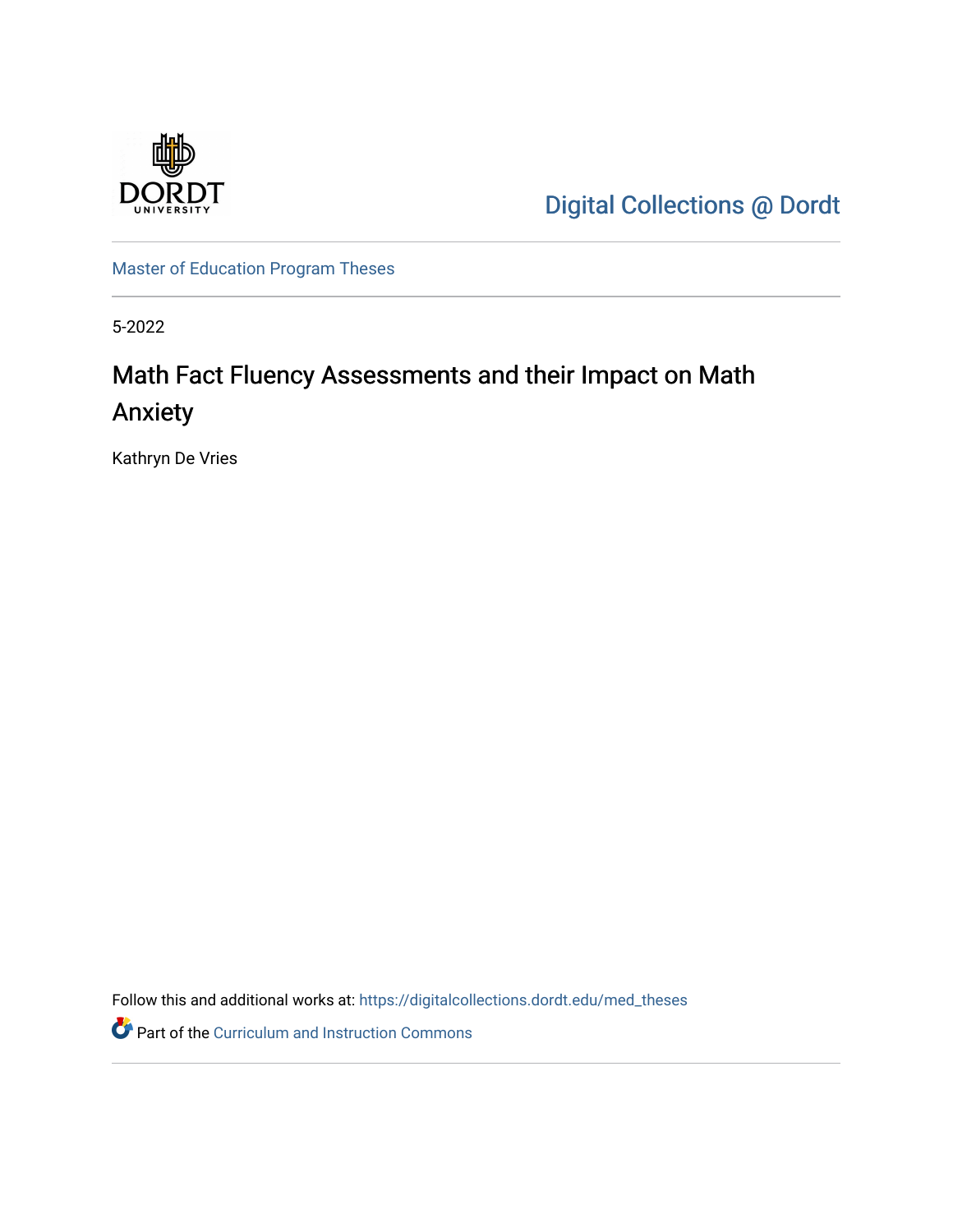# Math Fact Fluency Assessments and their Impact on Math Anxiety

## Abstract

This action research study investigated the impact math fact fluency assessments have on math anxiety in a central Iowa elementary school. The participants were 15 fourth-grade students who experienced different treatments for a duration of eight weeks. There were five students in each of the control, experimental, and mixed-strategy groups. The control group was given timed tests twice per week, the experimental group participated in one math fact interview per week, and the mixed-strategy group were given both a timed test and a math fact interview once per week. A math anxiety survey was administered before and after treatment, and the differences of math anxiety scores were compared within each group and between groups. The findings of this research showed significance in the differences of scores in the experimental group. No significance was found within either the control or mixed-strategy group. There was also no significance found between the control, experimental, and mixed-strategy groups.

Document Type

Thesis

Degree Name Master of Education (MEd)

**Department** Graduate Education

First Advisor Patricia C. Kornelis

Keywords math anxiety, timed testing, math fact interviews, math fact assessments, math fact fluency

## Subject Categories

Curriculum and Instruction | Education

## **Comments**

Action Research Project Submitted in Partial Fulfillment Of the Requirements for the Degree of Master of **Education**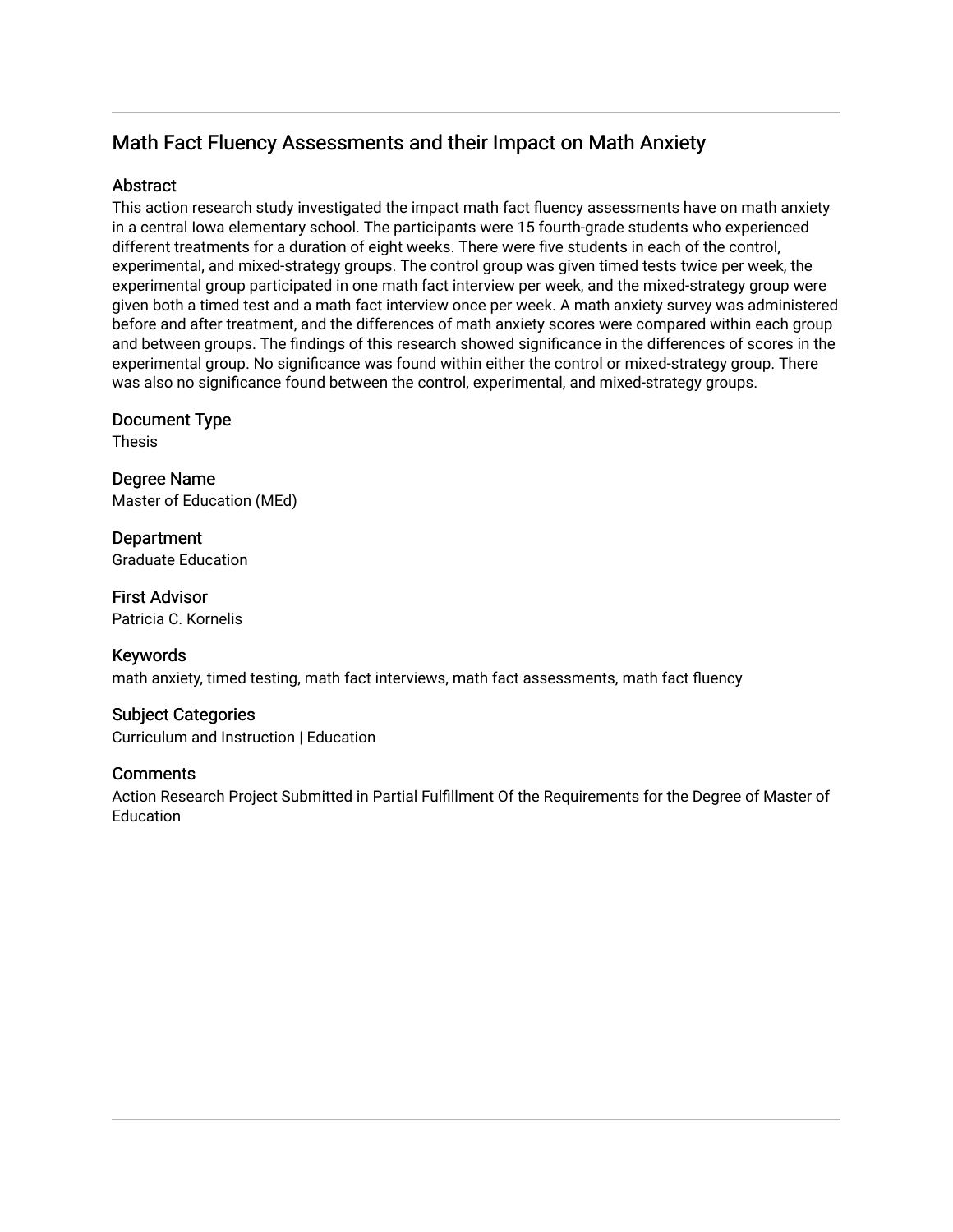## MATH FACT ASSESSMENTS AND MATH ANXIETY

Math Fact Fluency Assessments and their Impact on Math Anxiety

By

Kathryn De Vries

B.A. Dordt College, 2018

Action Research Report Submitted in Partial Fulfillment of the Requirements for the Degree of Master of Education

Department of Education Dordt University Sioux Center, Iowa May 2022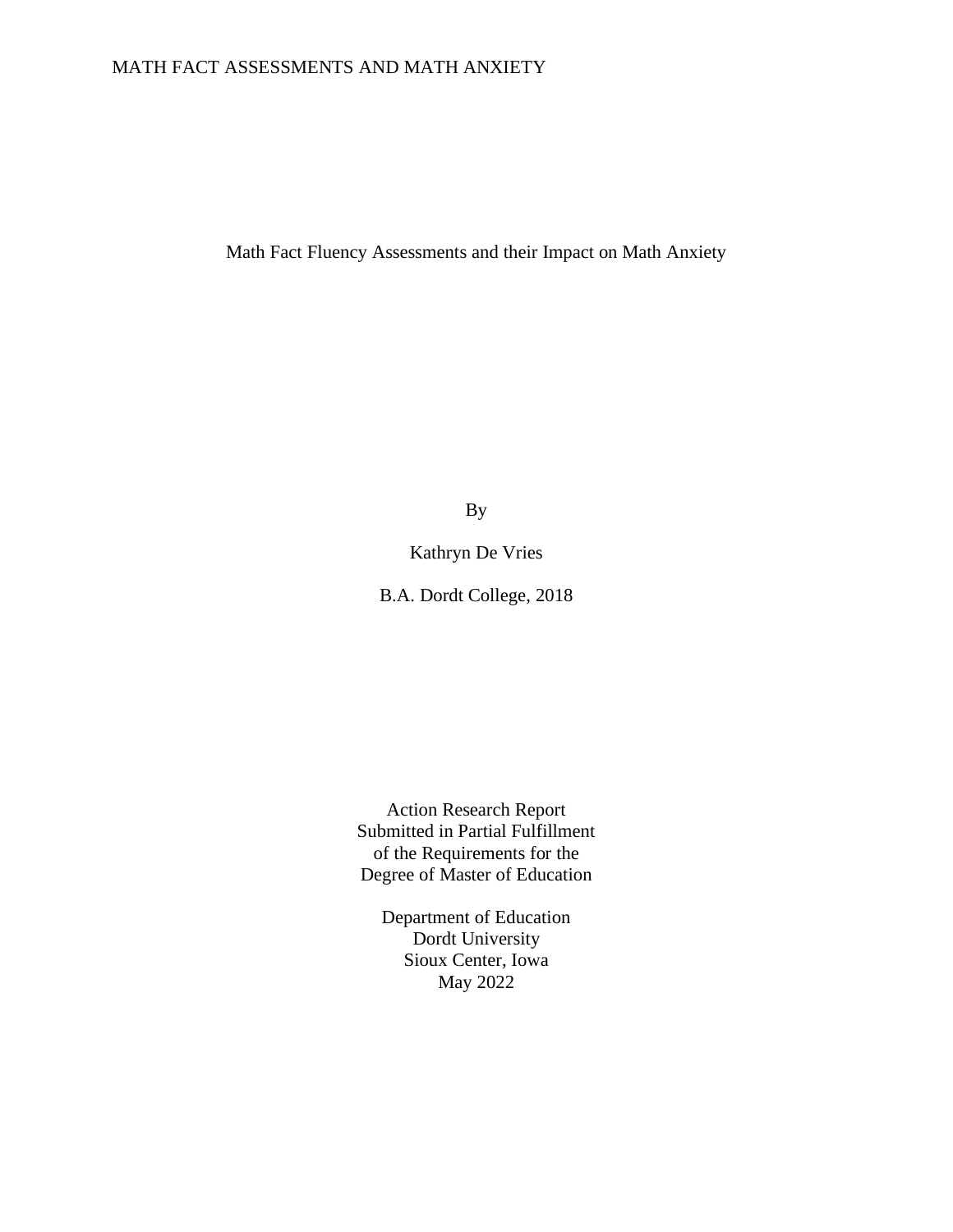#### **Acknowledgements**

<span id="page-3-0"></span>The desire to pursue my degree in Master of Education came out of my love for learning. For this, I would like to thank all the teachers and professors that have inspired and encouraged me along the way. My gratitude also to my students and colleagues who have been great listeners and participants throughout this process. Thanks for cheering me on! I am forever grateful to my parents who have always prioritized a Christ-centered education. I would not be the teacher I am without their love and countless prayers. Finally, I would like to thank my husband, Derek, for supporting me along this journey. To God be all the glory!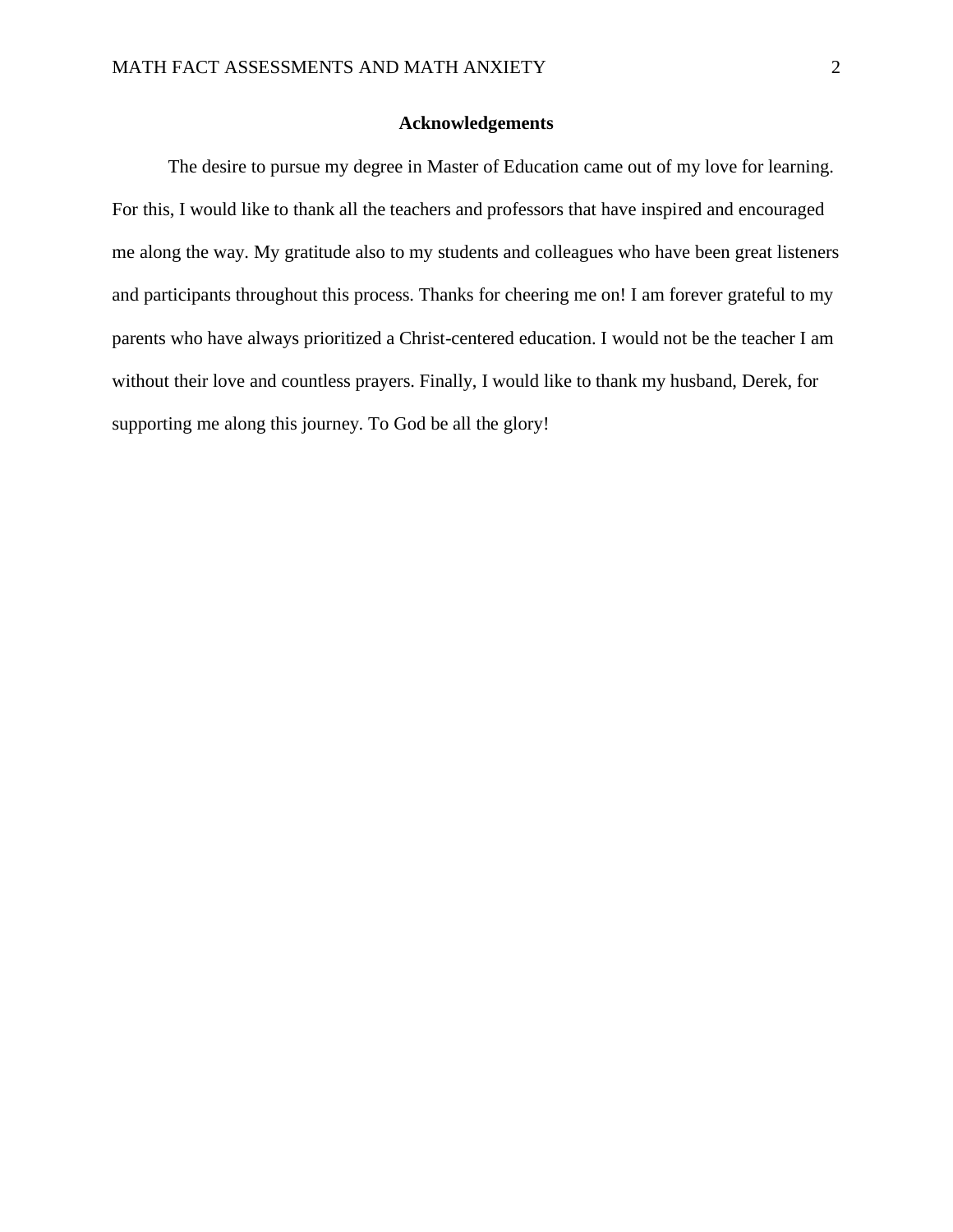# **Table of Contents**

<span id="page-4-0"></span>

| Appendices |  |
|------------|--|
|            |  |
|            |  |
|            |  |
|            |  |
|            |  |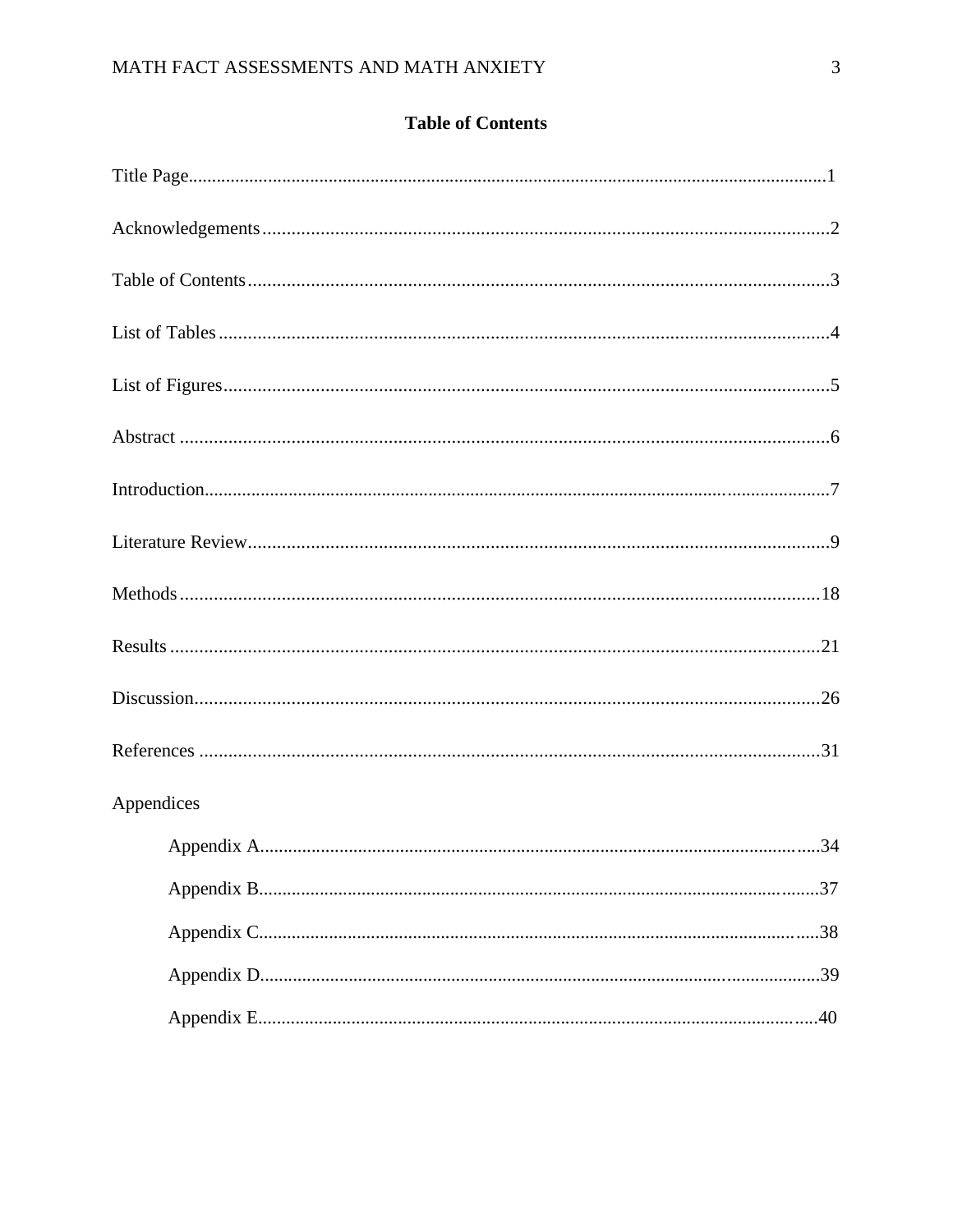# **List of Tables**

<span id="page-5-0"></span>

| Tables:                                                               | Page |
|-----------------------------------------------------------------------|------|
|                                                                       |      |
|                                                                       |      |
|                                                                       |      |
|                                                                       |      |
| 5. Differences in Math Anxiety Survey Scores (Mixed Strategy Group)25 |      |
|                                                                       |      |
|                                                                       |      |
|                                                                       |      |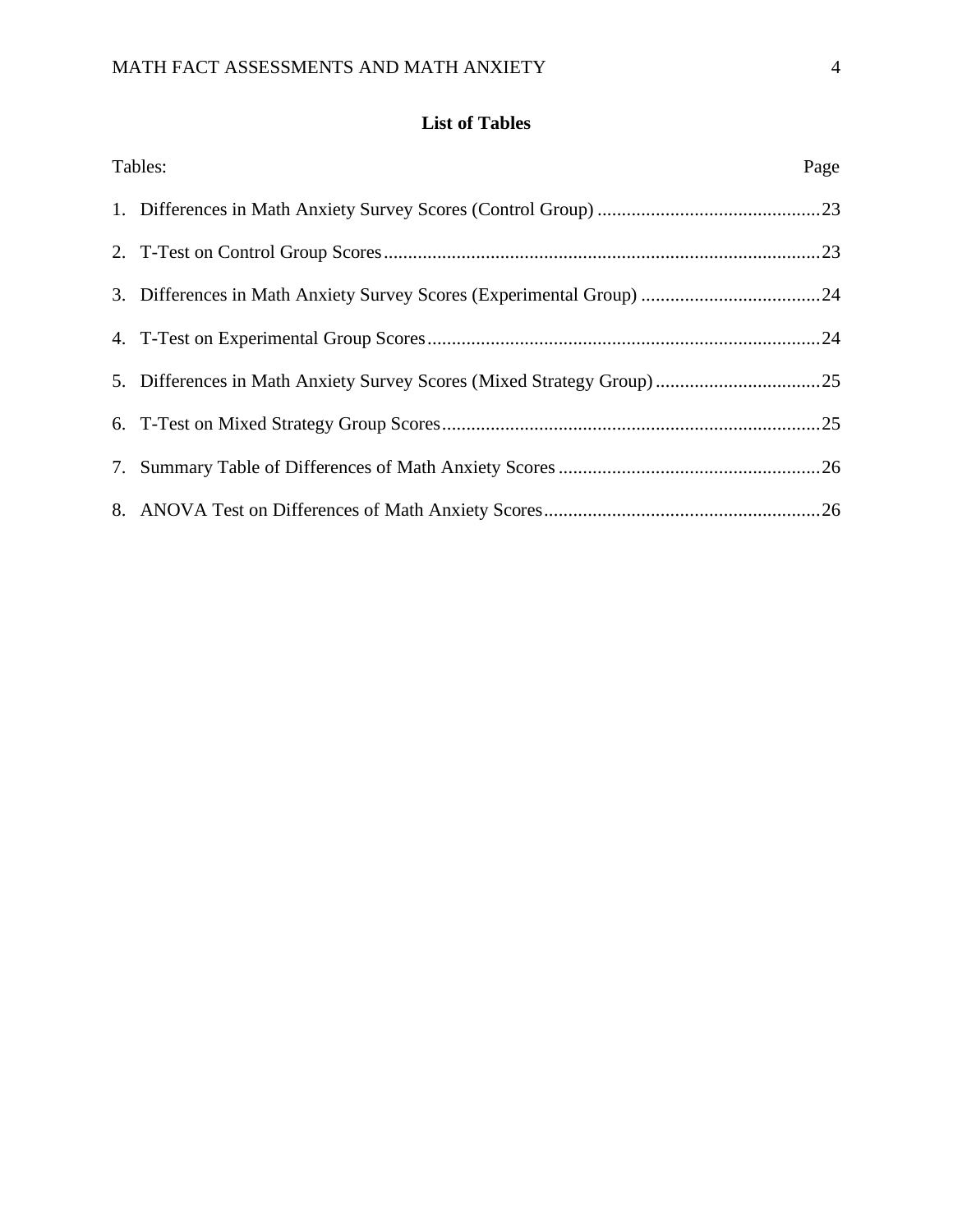# **List of Figures**

<span id="page-6-0"></span>

| Figure | Page |
|--------|------|
|        |      |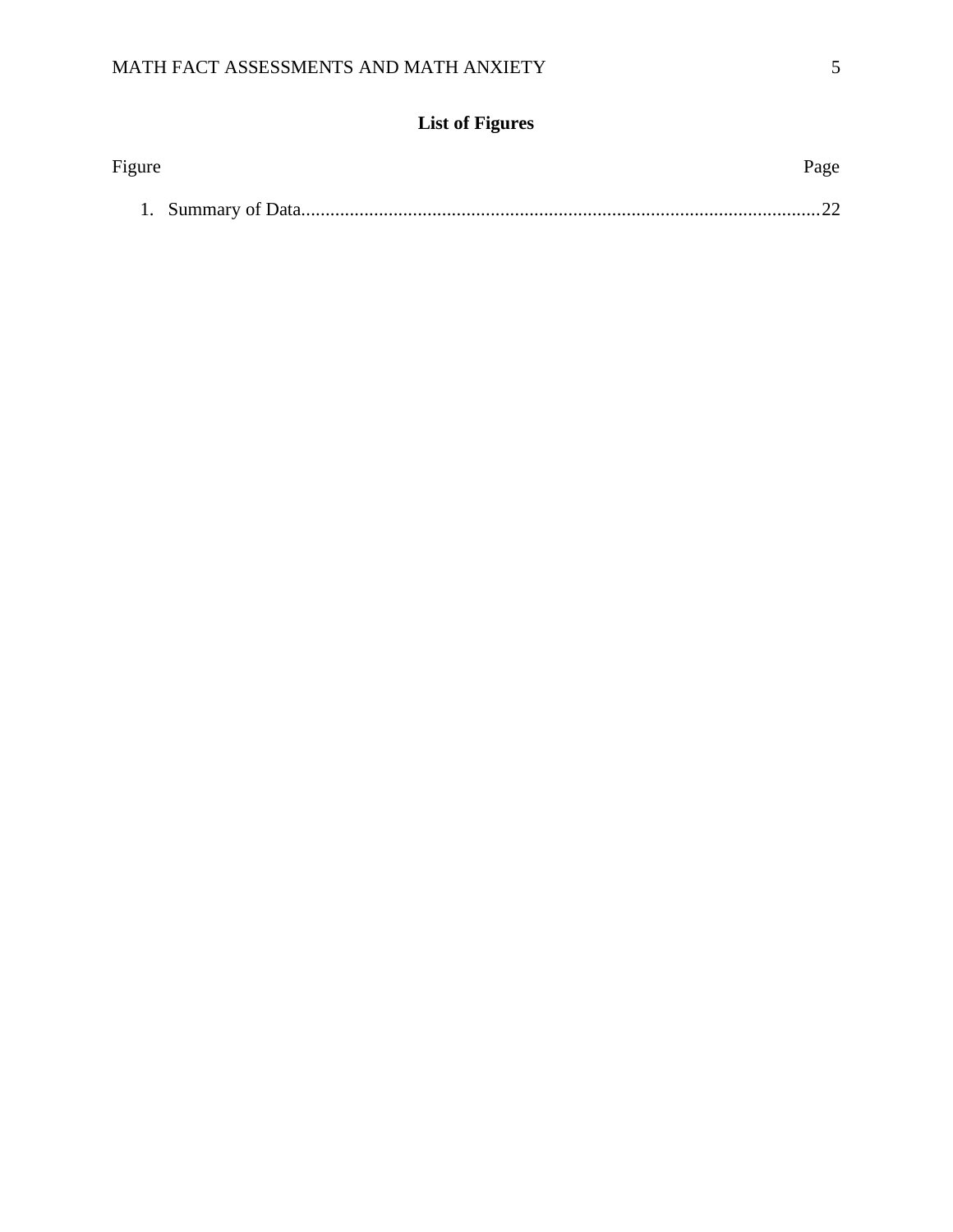## **Abstract**

<span id="page-7-0"></span>This action research study investigated the impact math fact fluency assessments have on math anxiety in a central Iowa elementary school. The participants were 15 fourth-grade students who experienced different treatments for a duration of eight weeks. There were five students in each of the control, experimental, and mixed-strategy groups. The control group was given timed tests twice per week, the experimental group participated in one math fact interview per week, and the mixed-strategy group were given both a timed test and a math fact interview once per week. A math anxiety survey was administered before and after treatment, and the differences of math anxiety scores were compared within each group and between groups. The findings of this research showed significance in the differences of scores in the experimental group. No significance was found within either the control or mixed-strategy group. There was also no significance found between the control, experimental, and mixed-strategy groups.

*Keywords:* Math anxiety, timed testing, math fact interviews, math fact assessments, math fact fluency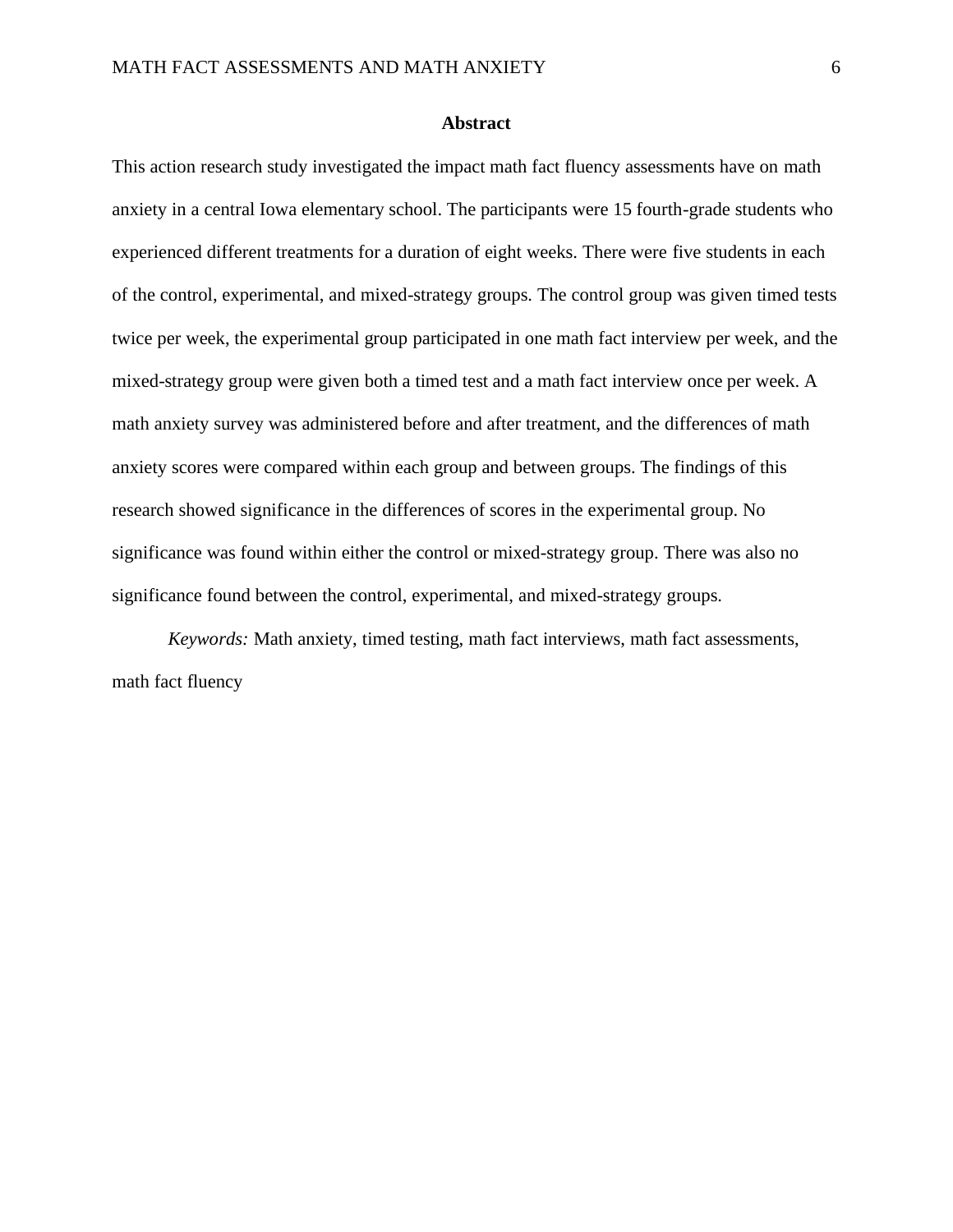Many students across the United States and the world experience math anxiety.

According to Boaler (2012), math anxiety affects about 50 percent of the US population, and it affects more women than men. The Organization for Economic Co-operation and Development (OECD, 2013), specifically from their PISA 2012 report, found the following among 15-16-year old's from across the world:

59% of students reported that they often worry that it will be difficult for them in mathematics classes; 33% reported that they get very tense when they have to do mathematics homework; 31% that they get very nervous doing mathematics problems; 30% that they feel helpless when doing a mathematics problem, and 61% that they worry about getting poor grades in mathematics. (p. 100)

Math anxiety is a problem for many and teachers are needing to find ways to alleviate it. Math anxiety not only affects students when they are in elementary, middle, and high school, but it prevents students from taking courses in mathematics in college. Those affected by math anxiety are also less likely to take careers in mathematics. Math anxious people avoid mathematics (Ashcraft, 2002; Ramirez et al., 2013; & Scarpello, 2007).

It is important for students to develop math fact fluency. Math fact fluency is a foundational part of mathematics learning. Being fluent in math facts also can provide an easier path for students moving forward in more difficult mathematics courses. Thinking flexibly about numbers while also having automaticity is a stepping stone for students in mathematics (Bay-Williams, Kling, 2014; Bay-Williams, Kling, 2019; Boaler, 2014).

Measuring students' math fact fluency is highly important for both students, teachers, and parents as these assessment measures not only give a clear picture as to where students are at in their math fact fluency, but they also provide data and information for self-reflection and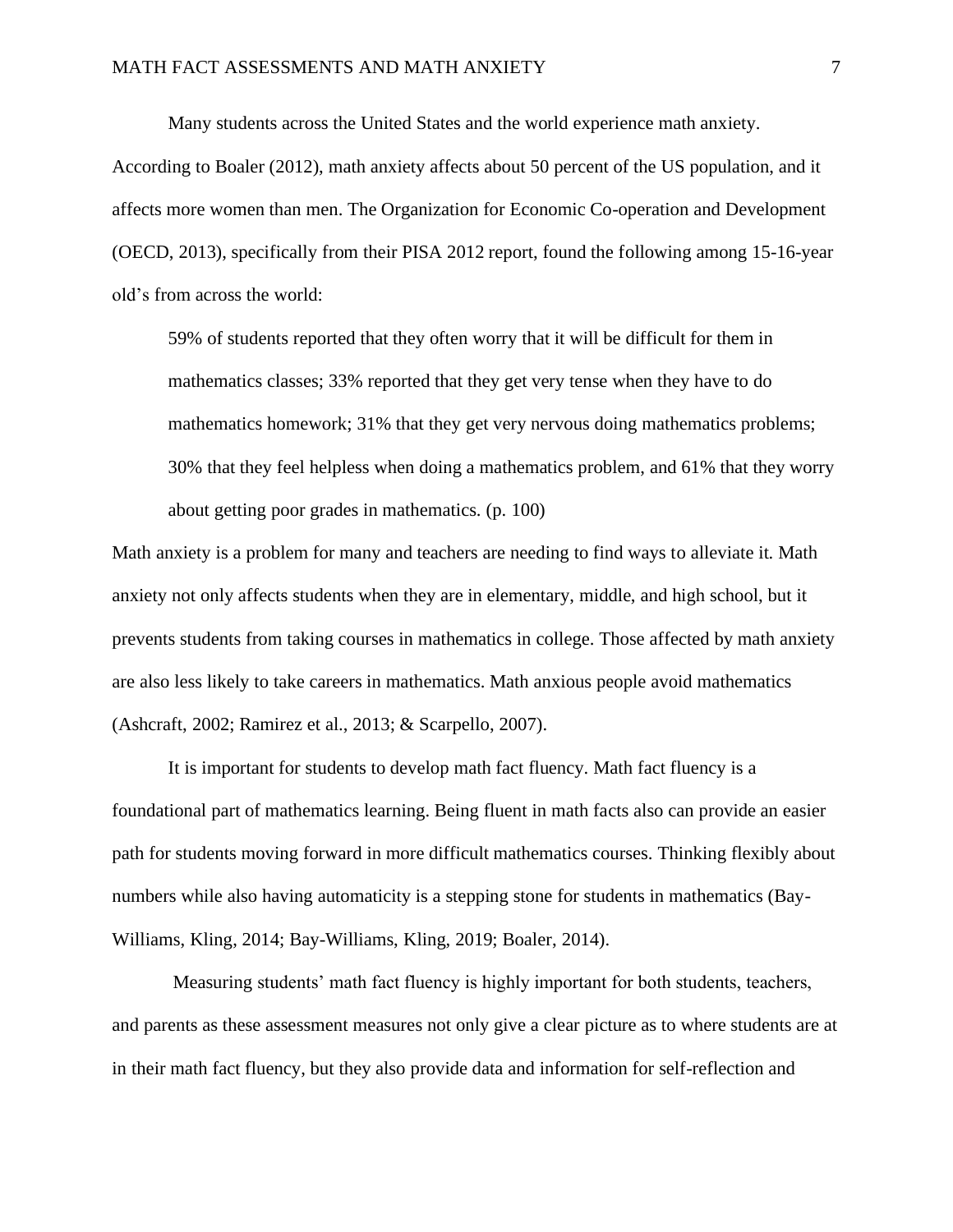continued growth in fact fluency. The most popularly used assessment to measure math fact fluency is timed testing (Boaler, 2012). Timed testing is an efficient way to measure math fact fluency, and it gives quick results. While timed testing is frequently used, research literature shows that it is connected to increased math anxiety among students (Beilock, 2008; Geist, 2010). Geist (2010) found, "the early use of high stress techniques like timed tests instead of more developmentally appropriate and interactive approaches lead to a high incidence of math anxiety" (p. 28).

If timed testing can increase higher incidences of math anxiety, other assessment measures should be considered when assessing math fact fluency. Bay-Williams and Kling (2014, 2019) present other alternatives for assessing math fact fluency, including math fact interviews. Math fact interviews can provide greater information on students' fluency levels (Bay-Williams, Kling 2014, 2019), but it is not yet clear if this kind of assessment invokes math anxiety in ways that timed testing does.

## **Purpose of the Study**

The purpose of this study is to describe the levels of math anxiety in timed math fact testing versus math fact interviews among elementary students.

#### **Research Questions**

The following research questions will guide this study:

- 1. Do timed tests increase math anxiety among elementary students?
- 2. Do timed tests decrease math anxiety among elementary students?
- 3. Do math fact interviews increase math anxiety among elementary students?
- 4. Do math fact interviews decrease math anxiety among elementary students?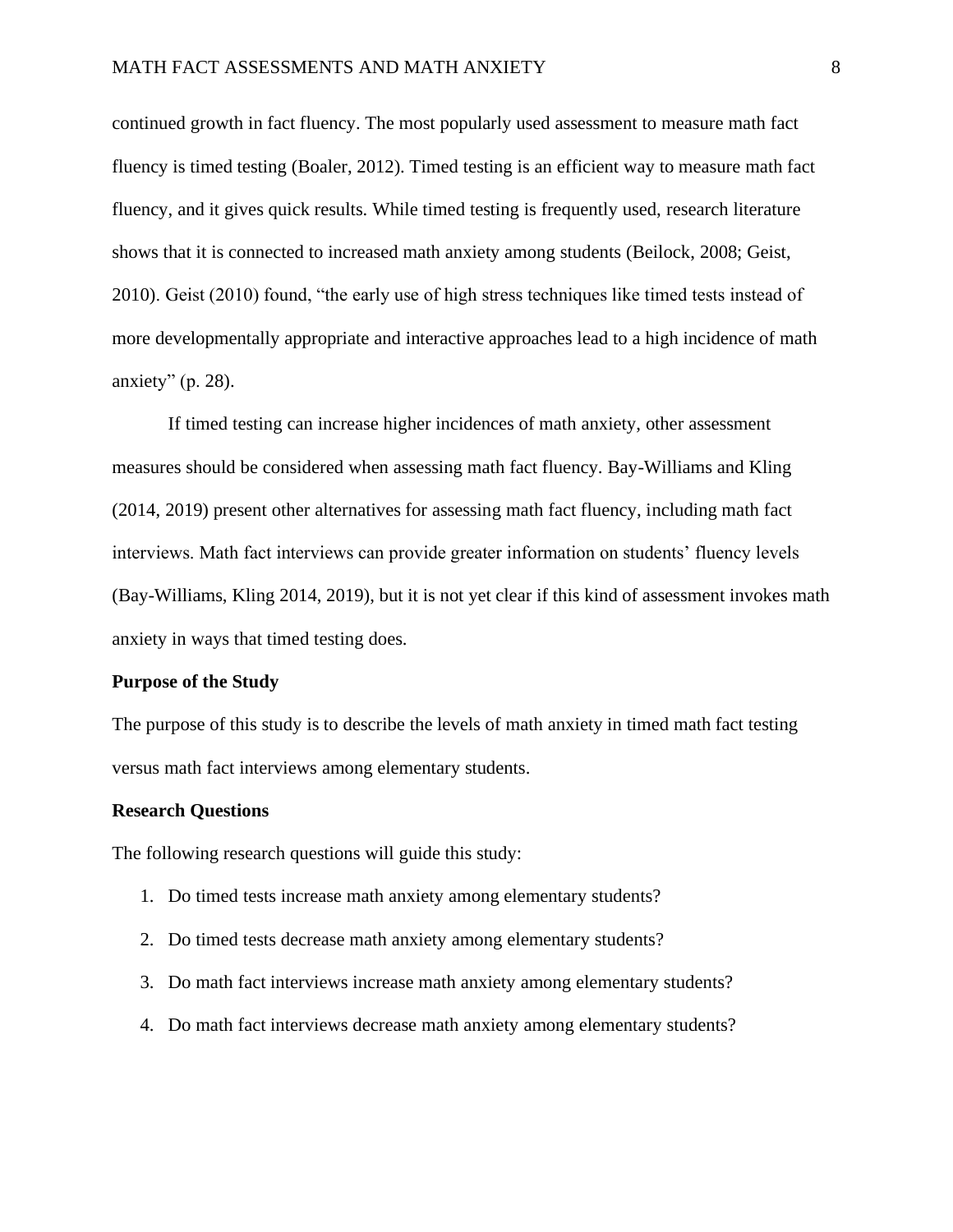#### **Definition of Terms**

For the purpose of this study, the following definitions will be used. Unless otherwise noted, the definitions are those of the author.

Math anxiety- "A feeling of tension, apprehension, or fear that interferes with math performance" (Ashcraft, 2002, p. 181).

Math fact fluency- "...the ability to apply procedures accurately, efficiently, and flexibly; to transfer procedures to different problems and contexts; to build or modify procedures from other procedures; and to recognize when one strategy or procedure is more appropriate to apply than another" (NCTM, 2014, n.p.).

Math fact interviews- An untimed assessment tool used to measure math fact fluency. The interview occurs in a one-on-one setting with a student. The student solves a set of math fact problems while the teacher annotates. The teacher may ask, "How did you figure it out?" Timed tests- An assessment tool used to measure efficiency and accuracy of math facts. Consists of multiple math fact problems. Students are expected to solve as many problems as they can within a time constraint.

Working memory- "consists of temporary memory stores with associated mechanisms for rehearsing stored information and a mechanism of central or executive attention that regulates the contents of the active portion of memory" (Engle, 2002, p. 19).

## **Literature Review**

#### <span id="page-10-0"></span>**Math Fact Fluency**

The National Council of Teachers of Mathematics published a position on math fact fluency in 2014. They noted: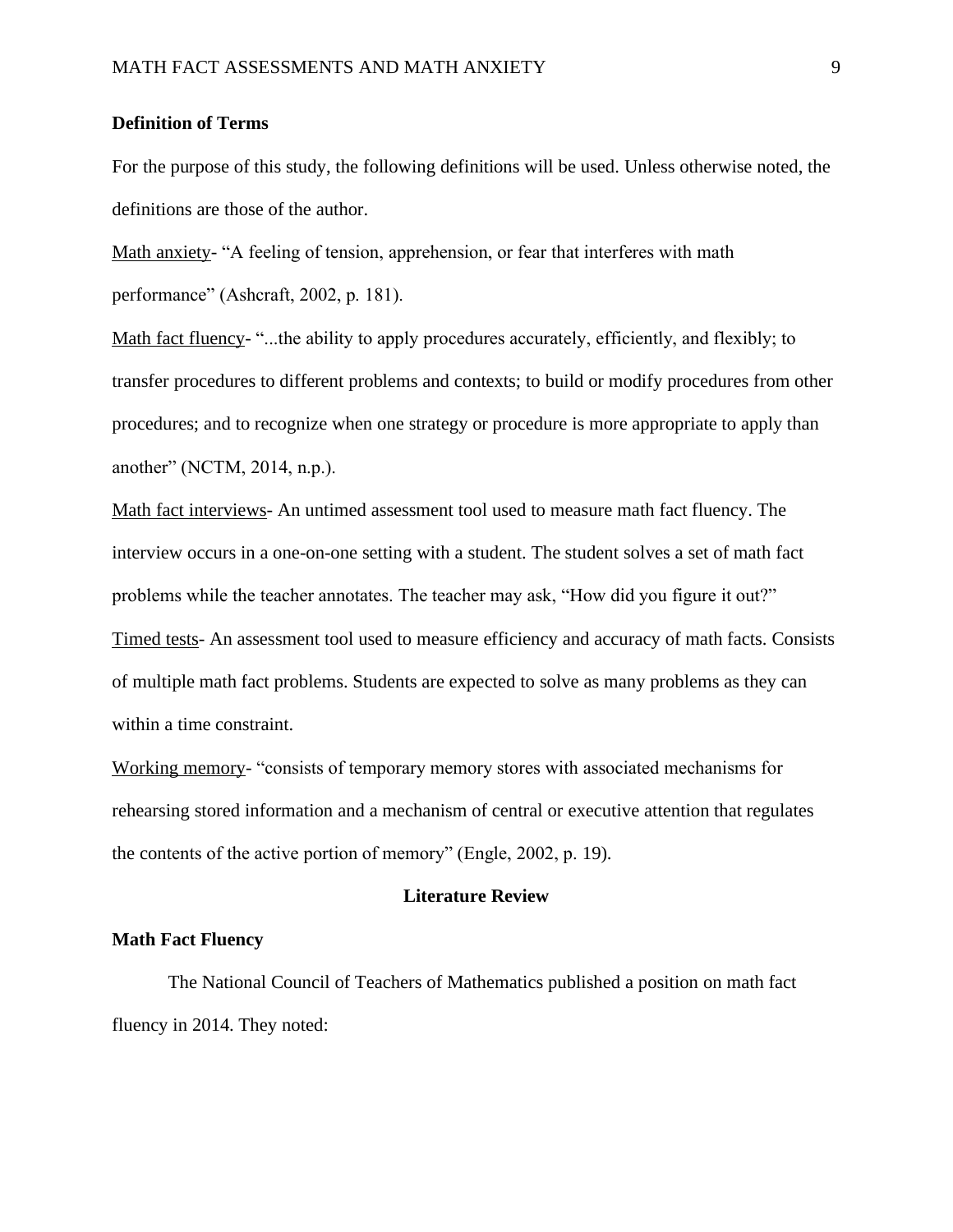Procedural fluency is the ability to apply procedures accurately, efficiently, and flexibly; to transfer procedures to different problems and contexts; to build or modify procedures from other procedures; and to recognize when one strategy or procedure is more appropriate to apply than another. (n.p.)

Bay-Williams and Kling (2014, 2019) describe math fact fluency as having four major components: accuracy, efficiency, appropriate strategy use, and flexibility. Procedural fluency involves the learning of multiple procedures, not just one. Bay-Williams and Kling (2019) mentioned, "Strategy selection, adaptation, and transference are critical to both procedural fluency and mathematical proficiency and must be a significant part of students' experiences with the operations right from the beginning, with learning basic facts" (p. 3). Math fact fluency requires higher-order thinking as students think flexibly and choose appropriate strategies, along with accuracy and efficiency.

Developing fact mastery is an important part in a student's foundational math learning experience (Bay-Williams & Kling, 2019). Fact mastery has been historically developed through many different methods including flash cards, timed tests, games, online tools, repetition, and the teaching of multiple strategies. Research studies have pushed many towards thinking that strategy-focused instruction is the best way to encourage and develop math fact fluency (Bay-Williams & Kling, 2019; Boaler, 2014; Henry & Brown, 2008; Woodward, 2006). Bay-Williams and Kling (2019) stated that "activities and assessments traditionally associated with learning basic facts (such as drill, flash cards, and timed testing) exclusively focus on students' accuracy and part of efficiency (speed), neglecting strategy development" (p. 4).

Bay-Williams and Kling (2019) believe that instead, substantial and enjoyable practice in math facts is needed to develop mastery. They have presented multiple formative assessment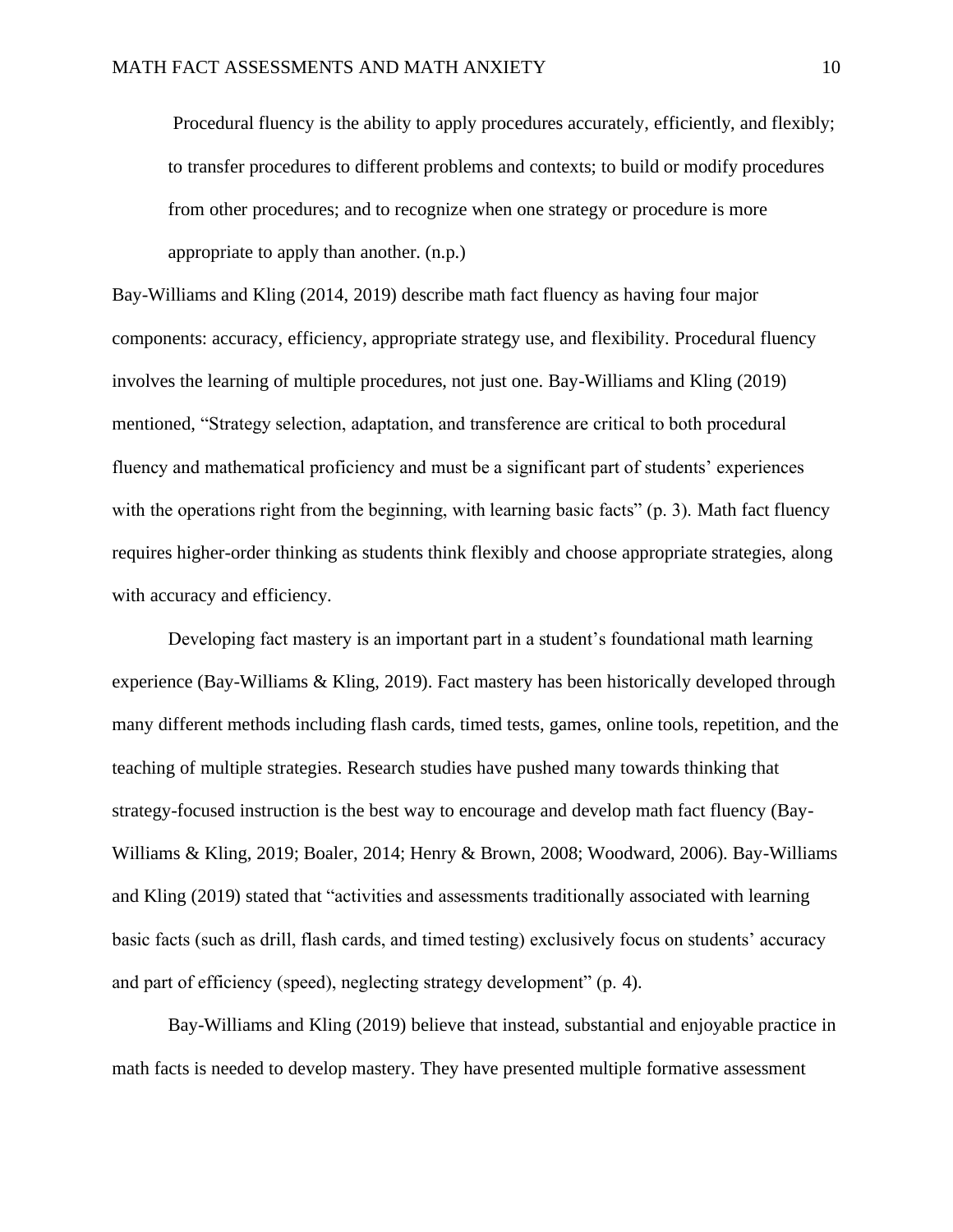tools that assess students' math fact fluency other than timed testing. Math fact interviews, math fact running records, use of observation, untimed math fact quizzes, and journal prompts are all valid ways of collecting data on students' math fact fluency. For example, when conducting math fact interviews with 38 beginning first-graders, Bay-Williams and Kling (2014) found that the children's self-reported strategies aligned with what the interviewer was able to observe 97 percent of the time. Ashlock (2006) calls interviewing an effective way of collecting information about a student's mathematical abilities. Further, he mentioned, "They are a way to gain both quantitative and qualitative data about an individual" (Ashlock, 2006, p. 23). The emphasis is moving towards assessments that measure strategy-use and flexibility, rather than solely memorization and speed.

Boaler (2014) emphasizes the development of number sense as a means of developing automaticity with math facts. She defines number sense as "the ability to work flexibly with numbers, decomposing and regrouping them with confidence" (p. 471). Boaler (2014) believes that this development of number sense can be done through an increased use of number talks, a pedagogical tool that increases the strategies used to solve basic procedural math problems while also encouraging mental math. When Boaler (2014) used number talks with struggling seventh and eighth grade students, the students reported that the number talks "completely changed their views of math" (p. 472).

However, the most popular tool for assessing math fact fluency in the United States is timed testing (Boaler, 2012). Many school districts require timed testing as a measure of math fact fluency at least once per term, but many teachers often use them weekly as an assessment tool. The frequent use of timed testing has caused many children to believe that mathematics is a performance subject and that memorizing math facts is the most important part of math (Boaler,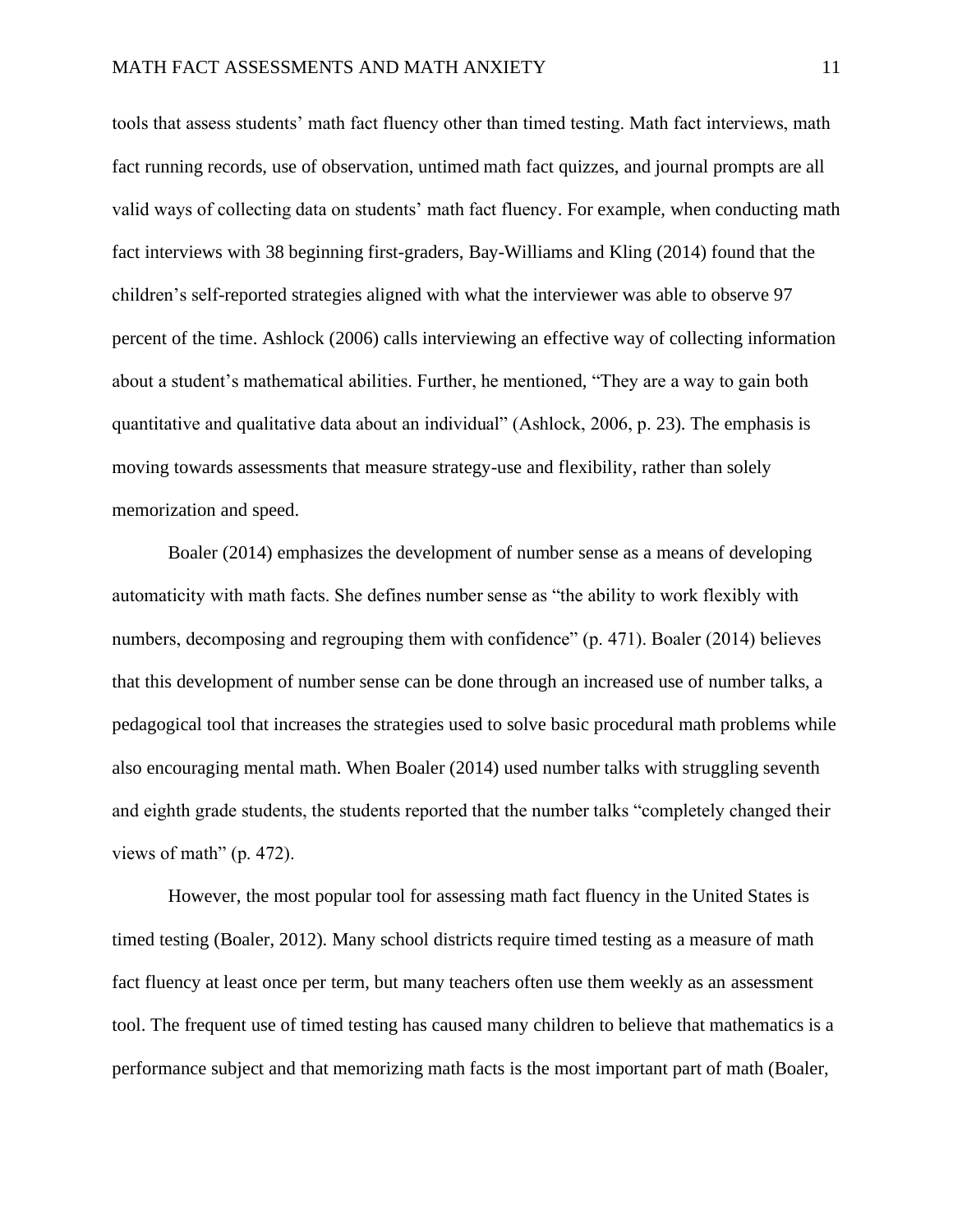2014). Boaler (2014) noted, "Students also suffer from one of the most damaging myths that pervades U.S. math classrooms: the belief that good math performance is fast math performance" (p. 471). Many schools require timed testing because that is the way it has always been done, and "they simply do not know how else to assess fact mastery" (Bay-Williams, Kling, 2019, p. 10).

While some researchers believe timed testing should be eliminated as an assessment tool, others believe it is still a valid way of increasing fact fluency. Woodward (2006) in his research tested 58 fourth-grade students in their multiplication facts. For one group, the teacher only used timed testing for their students' development of facts. The other group used an integrated approach of both timed testing and strategy-focused instruction. The findings found an increase in the mean for both groups in the pretest to post-test scores. However, Woodward (2006) found that Cohen's d analyses favored the integrated approach group in the development of automaticity in multiplication facts. Woodward noted that if fact development was solely for the purpose of developing the foundation for traditional algorithms, then timed testing could strictly be used. Because there is an increased emphasis on number sense development in order to estimate or use more mental math, strategy-focused instruction along with timed test drills is the best approach for students to succeed in both number sense and traditional algorithms.

In contrast, Henry and Brown (2008) conducted research on the memorization of facts at the first-grade level. In their study across nine different elementary schools in California, they found that increased use of timed tests negatively predicted the memorization of basic math facts. They found the following:

Teachers reported frequent use of worksheets, flash cards and timed tests, focusing variously on memorization, derived-fact strategies, and accuracy with counting. It seems that many of the participating teachers held a belief that repetition using counting would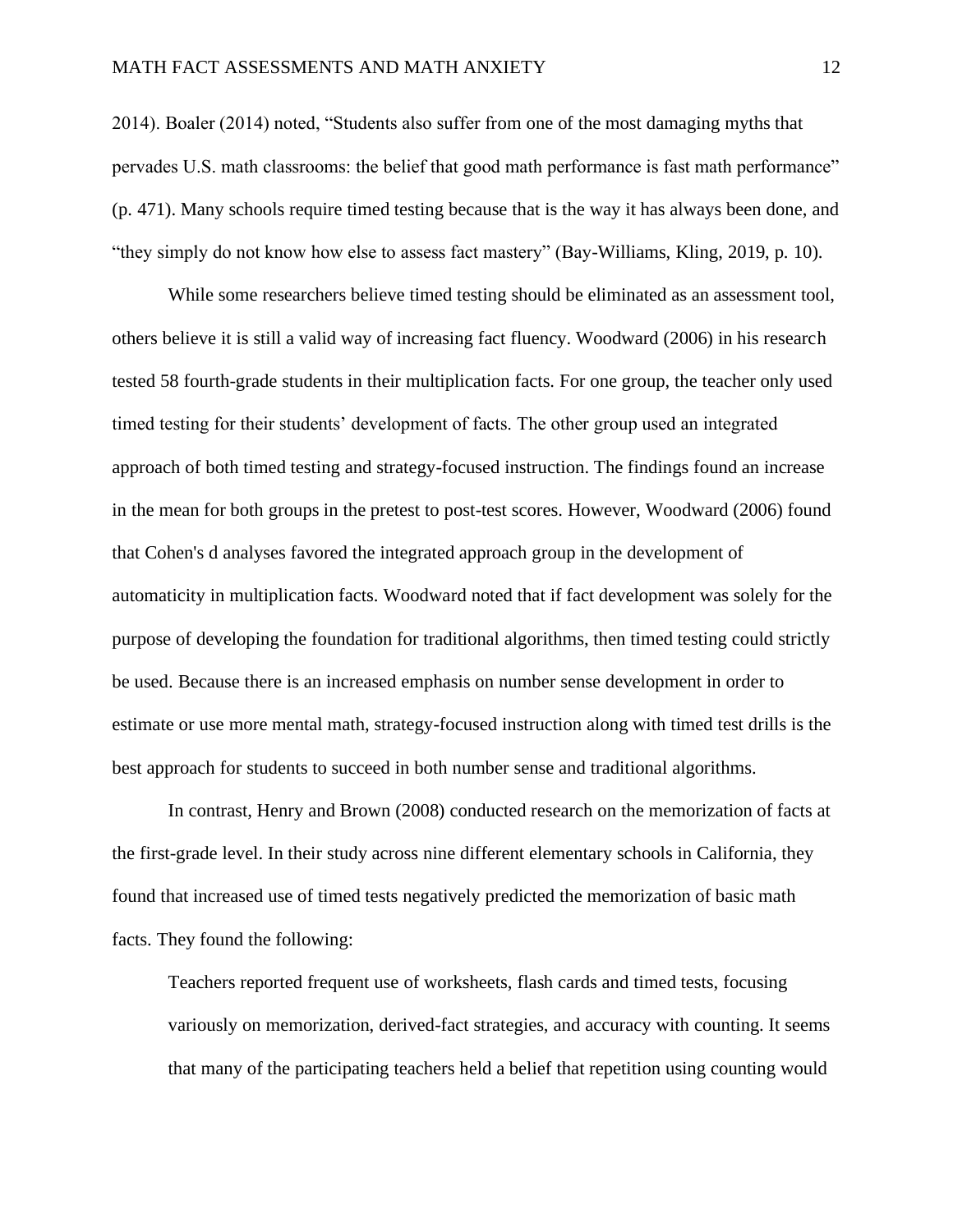eventually lead to derived-fact strategies and memorization. This belief was not supported by student achievement findings. In fact, none of these three ubiquitous practice activities was found to provide a substantial contribution to memorization or fluency with the facts. Perhaps the most startling finding for teachers is that frequent use of timed tests seemed to actually work against student memorization and Basic Facts Competence. (p.178)

Rather, Henry and Brown (2008) suggest use of derived-fact strategies along with retrieval from long-term memory.

## **Math Anxiety**

Math anxiety is unsurprisingly connected to lower performance in school. Beilock and Willingham (2014) found, "Students with a high degree of math anxiety perform worse in math from elementary school through college, relative to their less math-anxious counterparts" (p. 29). Ashcraft (2002), in his studies found that math anxious people avoid math, take fewer math courses, receive lower grades in math, espouse negative attitudes towards math, and have negative self-perceptions about their own math ability. However, Ashcraft (2002) concluded that math anxiety is weakly related to overall intelligence. A meta-analysis on mathematics anxiety was conducted by Hembree (1990) and included 151 studies. When finding any correlations between mathematics anxiety and IQ among the studies included, he found there was only a small correlation between math anxiety and overall intelligence (-0.17).

Math anxiety is also becoming more evident in younger and younger children. Ramirez et al. (2013) conducted a study with 154 first and second graders. The participants were given a measure of math achievement and working memory, and then a few days later were given a measure of math anxiety. The researchers found that first and second graders experienced levels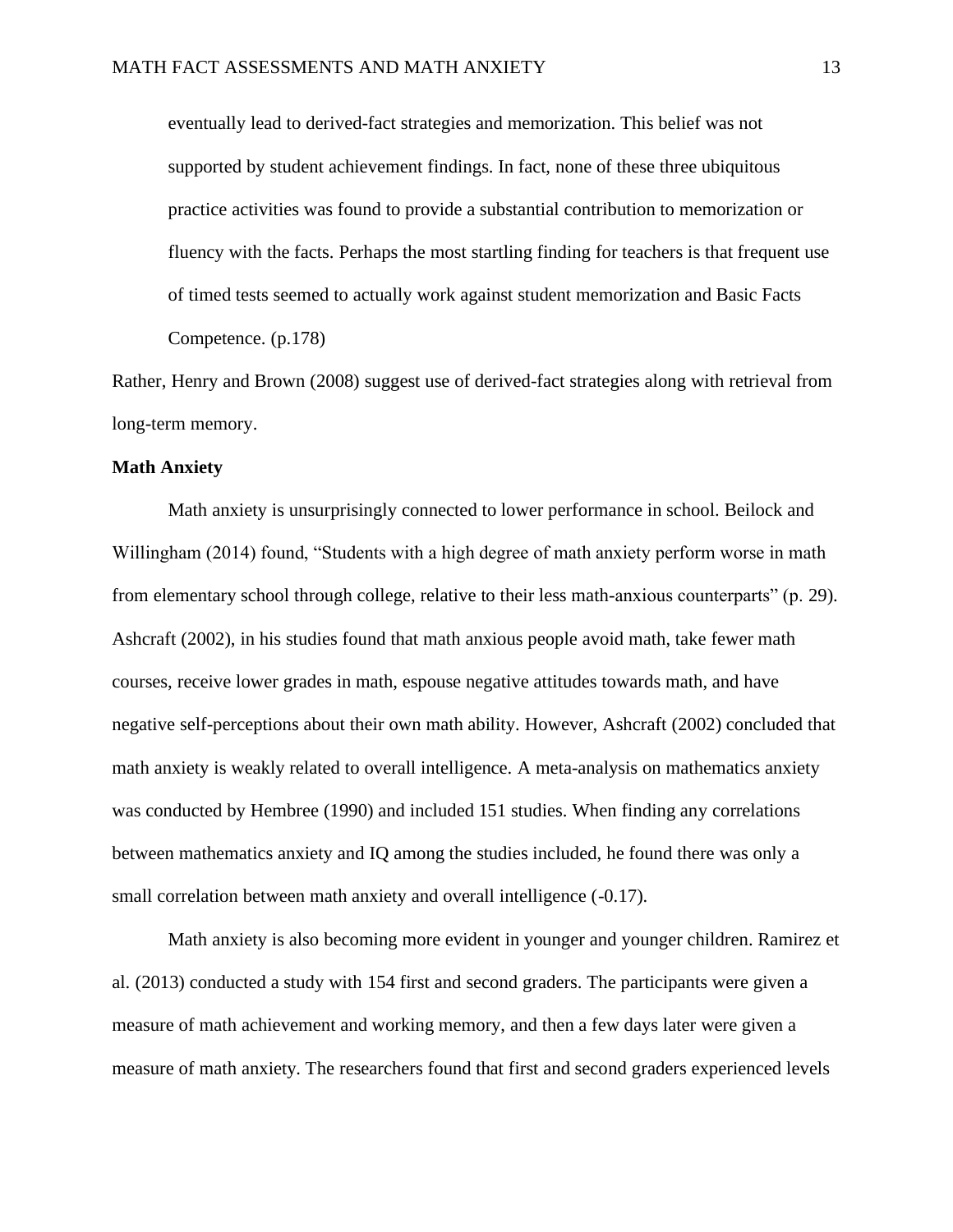of math anxiety. However, math anxiety did not correlate with grade level, reading level, or parental income. They did find that there was a negative relationship between math anxiety and math achievement when the students had higher working memory. Ramirez et al (2013) hypothesized that students with higher working memory "are most impacted by math anxiety because worries about the situation deplete or interfere with the cognitive resources that support their math performance" (p. 194).

Math anxiety can prompt students with higher working memory to do two things at once: solve their math problem and deal with their worries about math. Because of this, they have less working memory to devote to their math problems because the anxiety blocks the working memory (Beilock & Willingham, 2014). Ashcraft (2002) also found this to be true when testing participants with math anxiety and the ability to solve one- and two-column addition tasks, half involving carrying. Students with higher levels of math anxiety made more mistakes in their addition with higher-load conditions than students with lower levels of math anxiety. However, when there were lower-load conditions, the same number of mistakes were made for both groups of low and high anxiety levels. Ashcraft also found that there are small gender differences in levels of math anxiety. Higher levels of math anxiety are found in women, rather than men (Ashcraft, 2002).

## **Timed Testing and Math Anxiety**

Boaler (2014) asked teachers of second and fourth grade students to write reflections after taking timed math fact tests. One-quarter of each class shared feelings of anxiety after taking the tests. The anxiety did not correlate with test success as some of the high scoring students had the highest levels of anxiety. Students used words such as "pressured" and "nervous." Other students felt "mad" and "terrible at math." Boaler (2014) wrote, "Some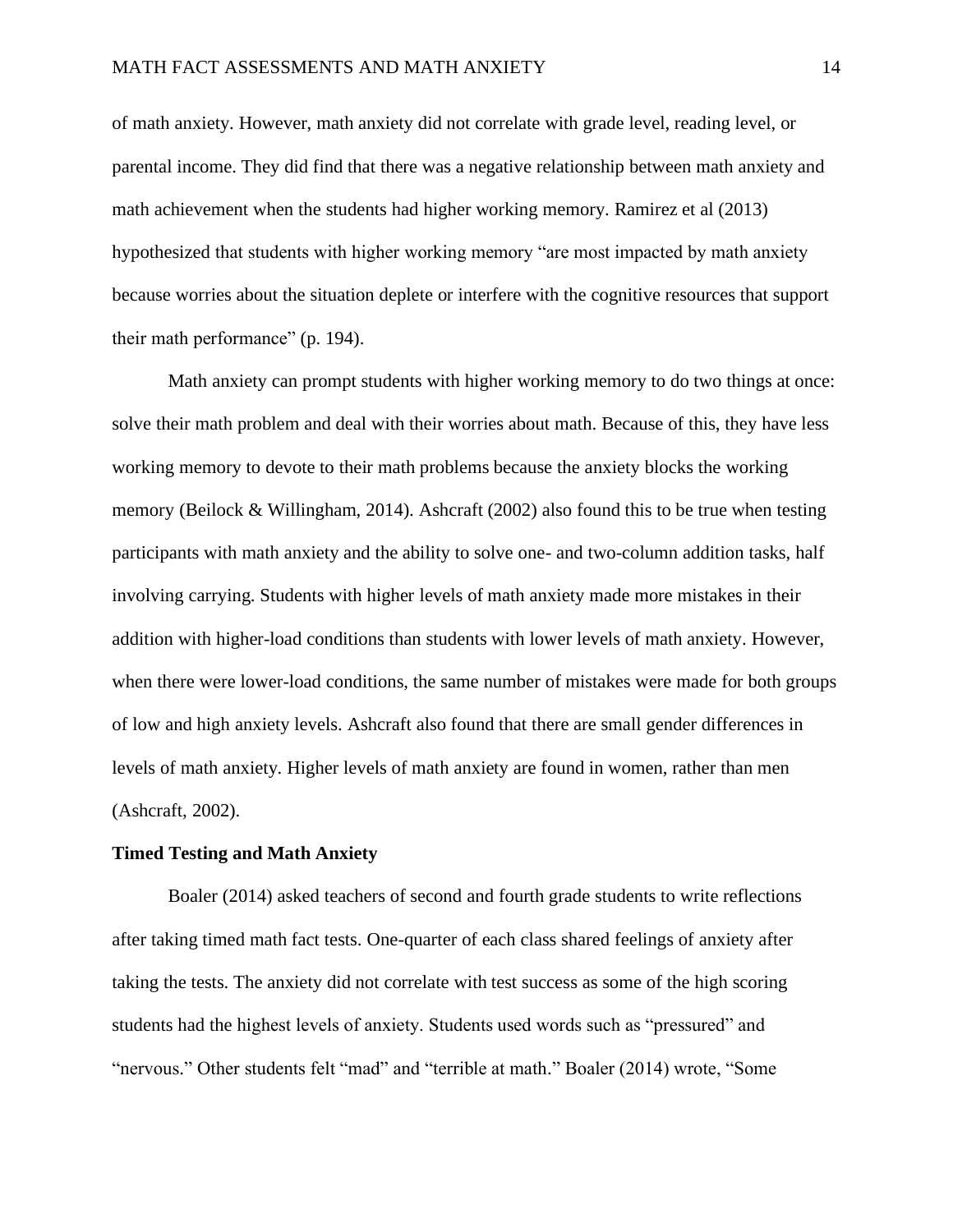students cope with the pressure created by timed tests, but for a significant number of high and low achievers, timed tests create fear, stress, and anxiety" (p. 470).

Research completed by Beilock (2008) found that the mathematical performance of students who have higher working memory will decrease in stressful situations. Beilock and her colleagues in their initial study were able to create a high-stakes testing environment in their laboratory and tested different groups according to low- or high-pressure environments along with low or high working memory problems. Their research found that performance decreased when individuals solved the higher working memory problems in a high-pressure situation. Later, they did a study that identified individuals as lower or higher in working memory. Interestingly, Beilock found that individuals in higher working memory outperformed those with lower working memory when the pressure was low. However, when the pressure of the situation increased, those with higher working memory underperformed the lower working memory group (Beilock, 2008). If stress impedes working memory, which is the area of the brain that holds math facts, then timed tests could very well be causing these blocks for many of the higher working memory students in classrooms (Boaler, 2012).

Faust, Ashcraft, and Fleck (1996) conducted research on math anxiety associated with timed performance on simple and complex addition problems. Their first two experiments focused on anxiety with timed performance on the problems, but then in a third experiment they removed the timed dimension. They found when there was an untimed factor to the experiment, more high anxious math students did better on their performance of the math task. Commenting on the timed vs. untimed aspect of their experiment they said, "...while the math problems on a performance test will still arouse the anxiety reaction, relieving subjects of the normal time pressure should enable them to display their competence in a less contaminated fashion" (p. 53).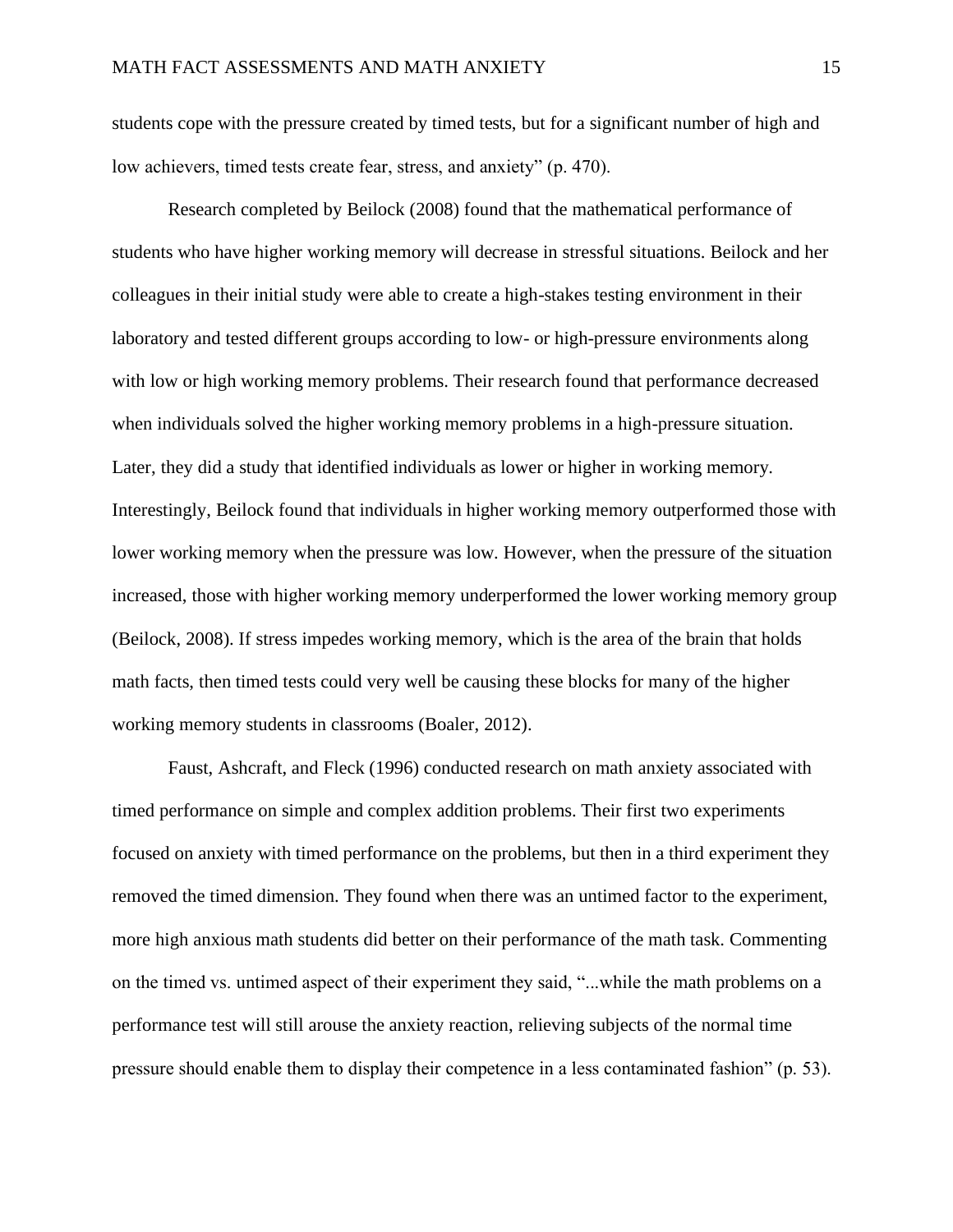It is important to note that prior experiences in math often dictate later attitudes towards mathematics. Geist (2010) specifically articulated about the experience of timed testing by saying, "The early use of high stress techniques like timed tests instead of more developmentally appropriate and interactive approaches lead to a high incidence of math anxiety" (p. 28). Geist (2010) further noted that mathematics itself is not the stem of math anxiety, but rather the experiences children have in math classrooms, along with the way mathematics is presented by teachers, may be the root cause.

#### **Math Fact Interviews and Math Anxiety**

Bay-Williams and Kling (2014) said, "To assess basic fact fluency, all four tenets of fluency (flexibility, appropriate strategy use, efficiency, and accuracy) must be addressed. Additionally, assessments must provide data on which facts students know from memory" (p. 490). Unfortunately, timed tests do not effectively address all four tenets of fluency. Timed tests can address efficiency and accuracy, but they do not show how students are using flexibility in their thinking along with choosing appropriate strategies to solve. Additionally, Bay-Williams and Kling (2019) noted that a student could pick only the facts they know on a timed fact assessment, such as all the 5's and 2's facts, while ignoring more difficult derived facts such as the 7's and 8's. While this student's "test score" may be high, it does not reflect that the student consistently avoids certain sets of derived facts. While timed testing can be an effective tool for formative assessment when integrated with strategy development (Woodward, 2006), it may not be the best tool in assessing all four tenets of fluency.

One assessment tool that Bay-Williams and Kling (2014, 2019) present as an alternative to timed testing is a math fact interview. A math fact interview can be conducted in-the-moment during strategy practice or game play, or it can be conducted more formally in a one-on-one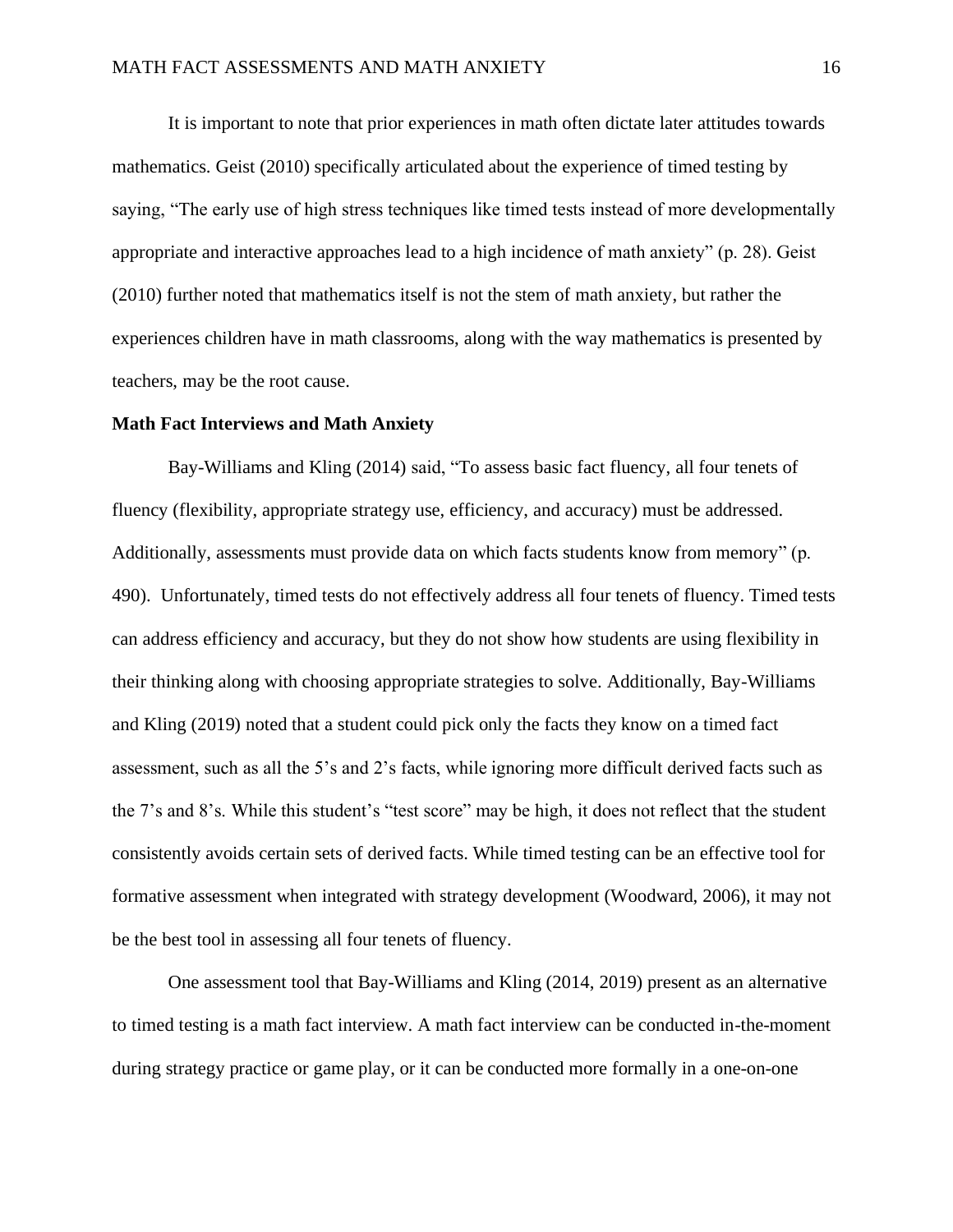environment. Math fact interviews require more time and careful planning on the part of the teacher, but they can provide very descriptive information and data on all four tenets of fluency for an individual student. In a one-on-one formal interview, a teacher or specialist sits with a student and presents the student a set of math facts. If the teacher wants to formally assess mastery on all multiplication facts sets, a blend of both foundational and derived facts is required. While the student is solving, the teacher is asking, "How did you figure it out?" The teacher is noting automaticity, accuracy, strategy selection, and also overall flexibility.

The math fact interview is not a timed assessment, but automaticity can be noted by how much time the student takes to solve the fact (e.g. one dot recorded for every 3 seconds the student takes to solve). This untimed assessment could decrease math anxiety levels for math anxious students as it is a less stressful environment. However, there currently has been no research on math fact interviews connected to levels of math anxiety.

#### **Conclusion**

Math anxiety is a major concern, and it can start as young as first grade (Ramirez et al., 2013). Further, it is known that math anxiety does not come from math itself, but can be developed from the math experiences that children have in their schooling (Geist, 2010). Timed testing as a tool for assessing math facts can be one link to students experiencing math anxiety (Boaler, 2012, 2014). There are conflicting studies on the effectiveness of timed facts as an assessment that increases fact achievement (Henry & Brown, 2008; Woodward, 2006).

Alternatively, other tools for assessment have emerged such as math fact interviews. There is currently no research on math fact interviews in connection with math anxiety. This research could benefit teachers as they choose the best ways to assess fact development among their students while also decreasing math anxiety in their classrooms.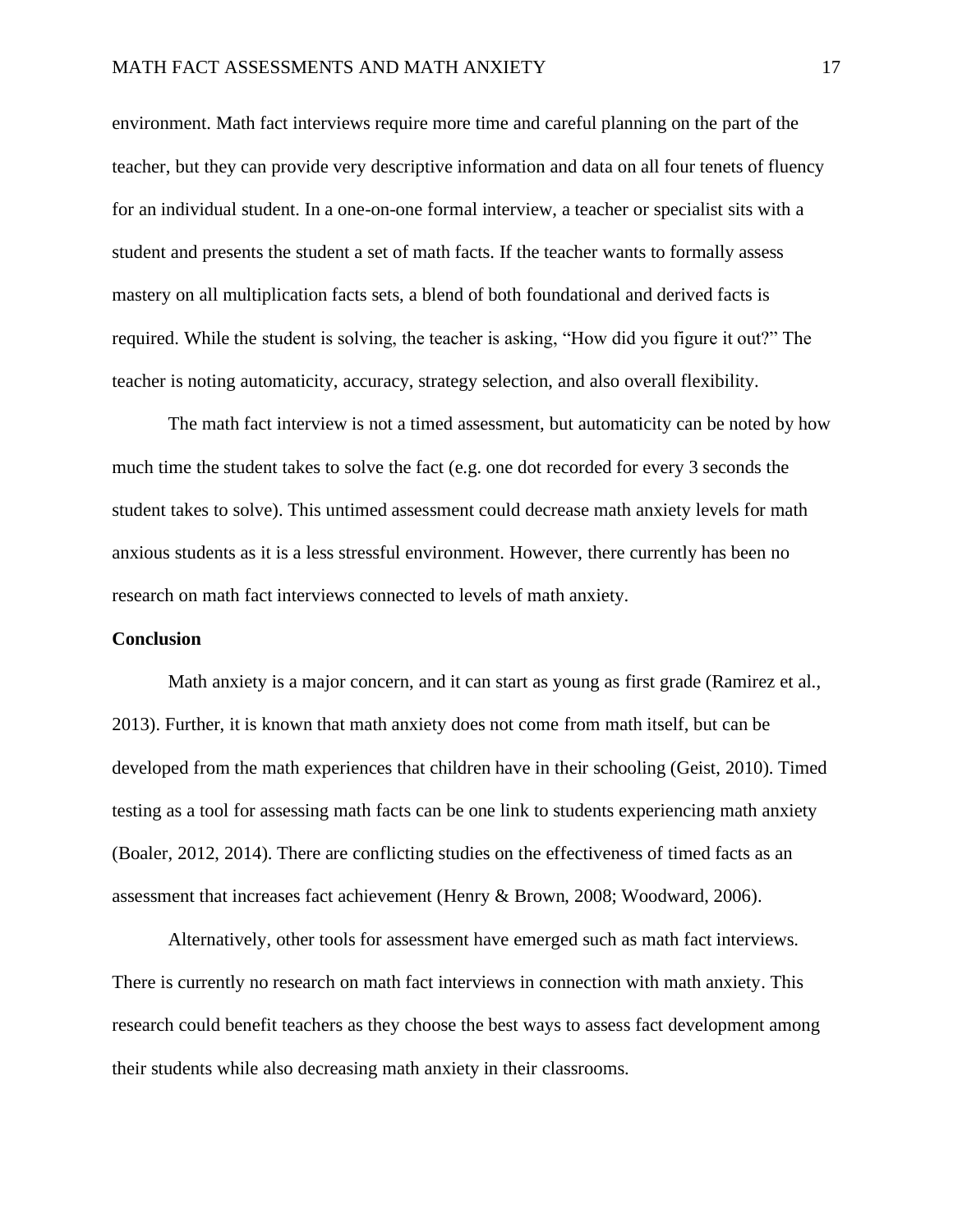## **Methods**

## <span id="page-19-0"></span>**Participants**

The research participants were 15 fourth grade students attending a K-12 private school in the Midwest during the 2021-2022 school year. Participants included nine female and six male students with a mean age of 9.5 years. Five students made up the timed testing group, five students made up the mixed-strategy group, and five students made up the math fact interview group. The students came from similar socio-economic backgrounds, mostly being upper middle-class families.

There are three sections of 25, 25, and 26 students at the fourth-grade level of the participating school. The participants were chosen from their classes as students who struggled with their multiplication and division math facts. A two-minute timed test fact screener administered at the beginning of the year indicated that the participants were not yet proficient in their multiplication and division facts. Further data such as observations and timed test scores were collected throughout the first semester of school that also showed the participants struggled in their math fact fluency.

## **Materials**

A math anxiety survey was used to quantify students' levels of math anxiety (See Appendix A). The survey was created by the researcher, but modified from SEMA, the Scale for Early Mathematics Anxiety (Wu et al., 2012). SEMA was created for use with second and third grade students. SEMA is a reliable scale as it showed both internal consistency and split-half reliability. The internal consistency of SEMA was  $0.870$  (Cronbach's  $\alpha$ ), and the split-half reliability was 0.774 (Wu et al., 2012, p.7). The rating scale was adjusted to meet the needs of the researcher's environment. This included slightly changing the mathematics questions in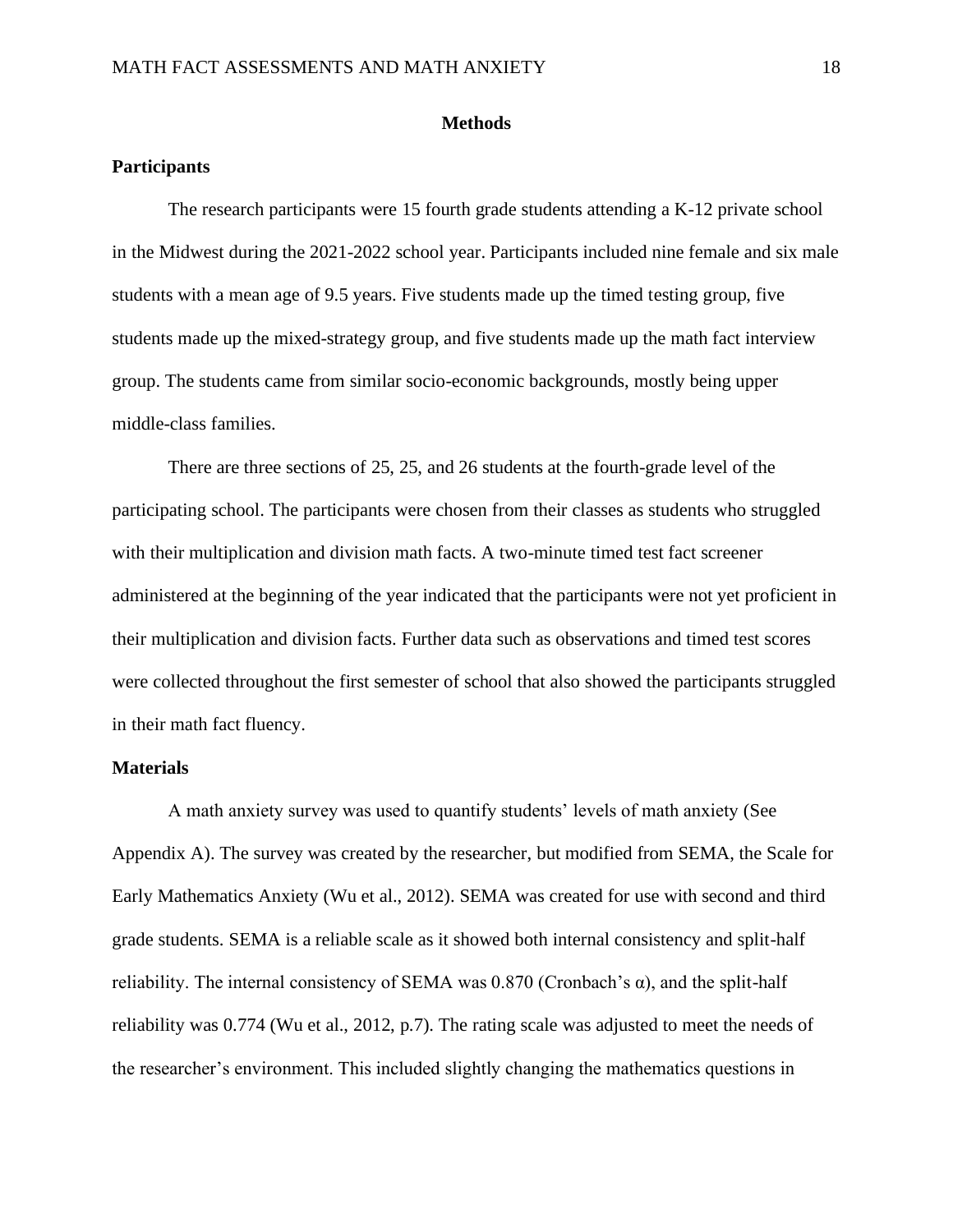section one of the form to be aligned to fourth grade-level content. Further, the scale was adjusted for use in a large group setting, rather than in a one-on-one interview. The first section of the questionnaire assessed students' math anxiety related to completing math problems, and the second section assessed students' math anxiety related to social and testing situations that require the use of math. The survey was pilot tested by the researcher with twenty-six participants in the fifth grade. The pilot went well, and the survey did not need to be adjusted or changed. The participants provided positive feedback and had no confusion throughout the survey experience.

Math fact interview screeners for both multiplication and division developed by the Iowa Heartland AEA (See Appendix B and C), separated into 3 sets of math facts, were used as the math fact assessments for the experimental group and mixed strategy group. The first set assessed 0s, 1s, 2s, 5s, and 10s math facts; the second set assessed 3s, 4s, and 6s math facts; and the third set assessed 7s, 8s, and 9s math facts. One set of math facts was used for each math fact interview. The protocols for the screener were used as noted in the instructions for the screener such as asking students how they solved the fact along with coding the results on the form.

A 2-minute, 60-question, mixed-math facts assessment (See Appendix D and E) was used for the control group and mixed strategy group. The math facts on the timed test ranged from 0s-12s facts. There were four different forms (two multiplication and two division) of the timed test assessment that were cyclically used throughout the intervention.

#### **Design**

This quasi-experimental study measured the levels of math anxiety in students who struggled with math fact fluency between two different interventions, math fact interviews and timed testing. One group of fourth grade students made up the control group, while one group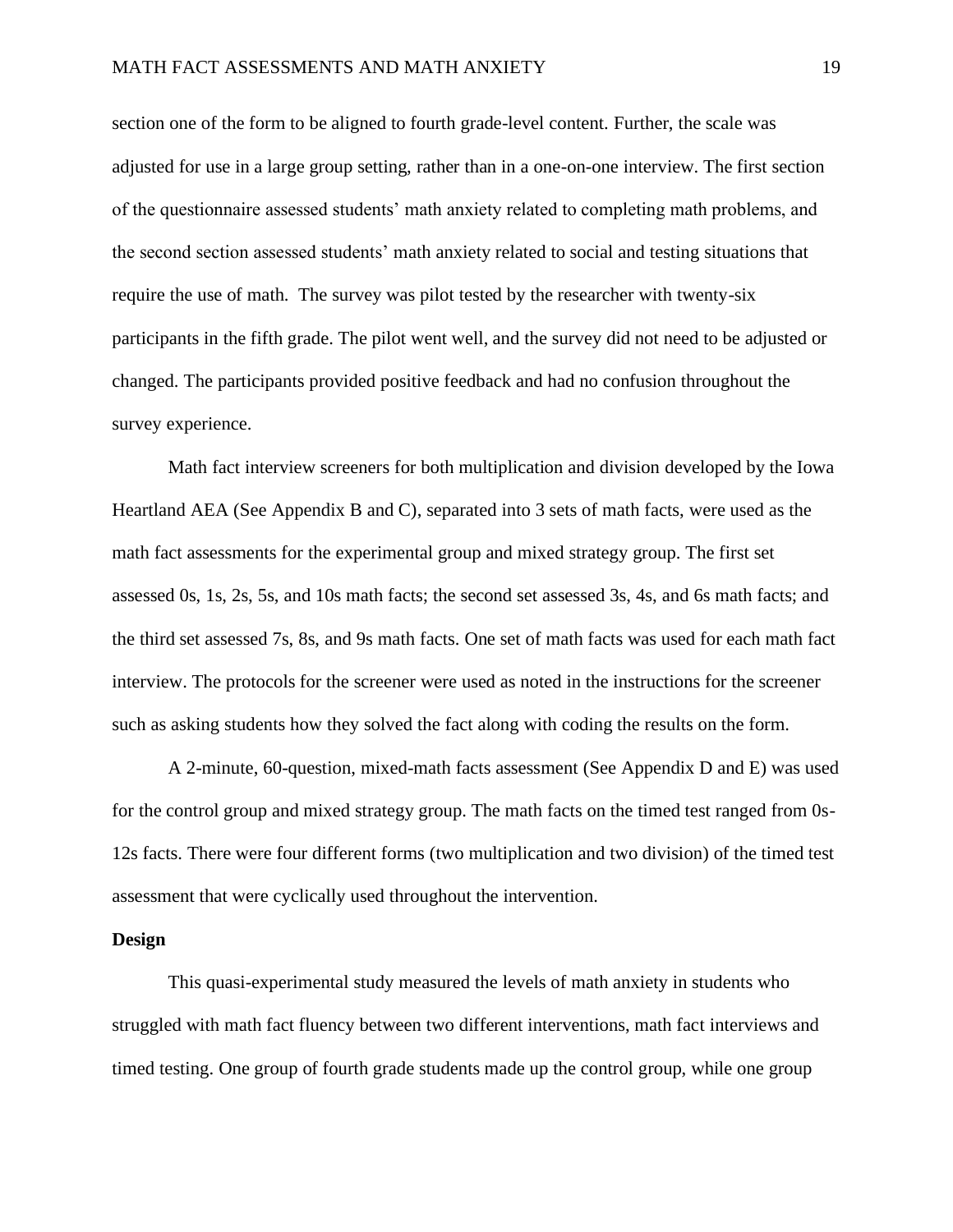made up the mixed strategy group, and a final group made up the experimental group. The independent variable was the method of intervention used, and the dependent variable was the level of math anxiety measured using the math anxiety survey.

## **Procedure**

During the beginning of the first week of the study, all seventy-six students from all three classes completed the math anxiety survey. They completed the survey as individual classes during their normal math instruction time. Data was specifically analyzed for the struggling math fact students. In weeks one through eight of the study, the interventions were administered for all three groups of students.

The control group completed the 2-minute, 60-question timed math fact tests twice-perweek as an entire class. After they completed the timed fact tests, they self-checked their scores and charted their scores on a bar graph. They also submitted their scores on a Google Form so that the researcher was able to receive all the data from their timed test. This was a process that they had done previously in the school year, but rather biweekly. The only change was that they now completed the timed tests more frequently.

The experimental group did not complete any timed tests during the intervention time. Rather, the five students who struggled in their math fact fluency, participated in a math fact interview with the researcher in a one-on-one setting once per week. The math fact interview screener was used by the researcher with the student. The student solved one of the three sets of either all multiplication or all division problems in an untimed setting and were asked occasionally how they found the answer. The researcher also noted the participant's answer as having the answer memorized, whether or not the student used a direct model or counting, and what derived fact the student may have used to solve the problem. The researcher also noted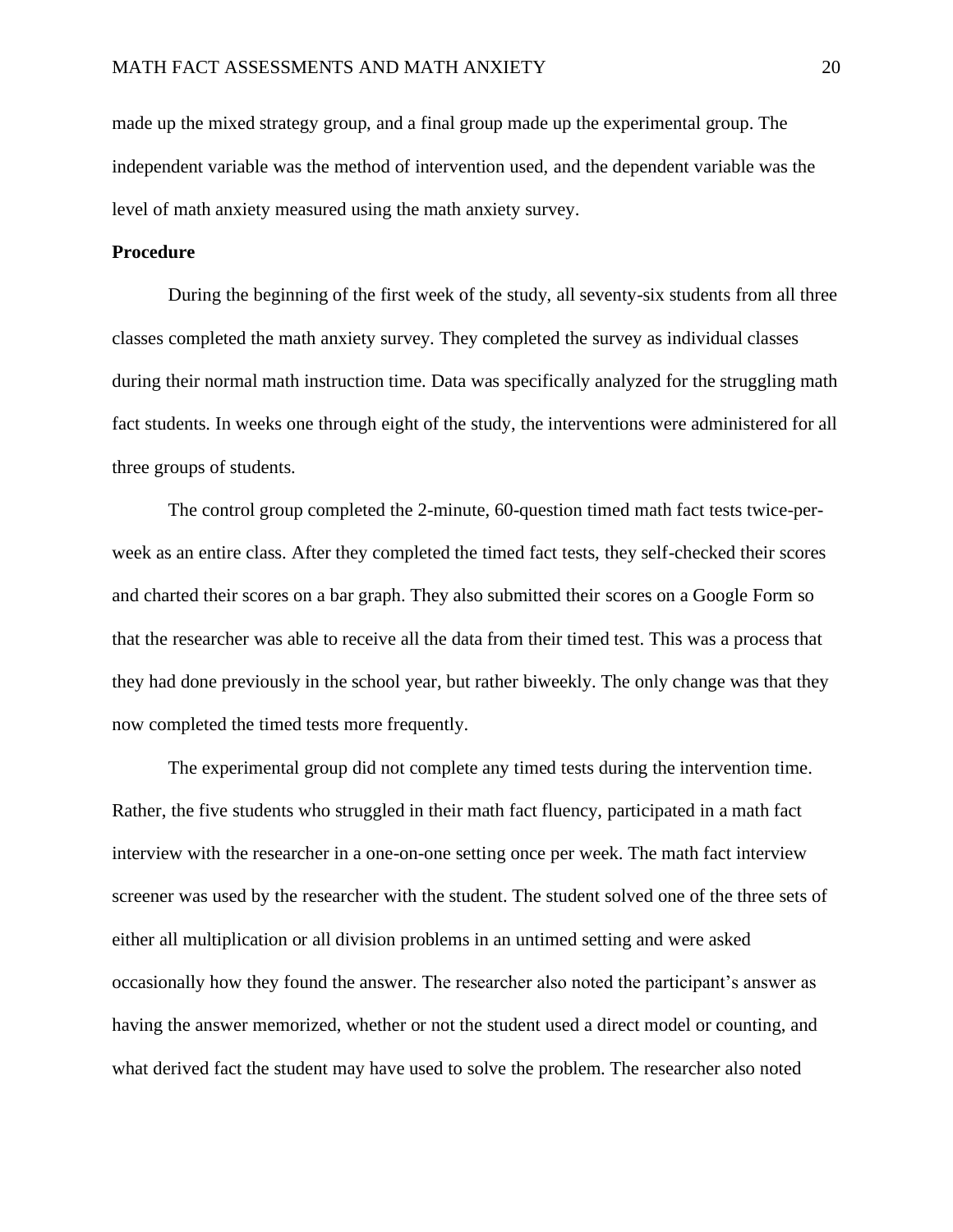when the student took longer than 3 seconds. The researcher and the participant then together analyzed which facts the participant could continue to work and improve on.

The third group experienced both methods of timed testing and math fact interviewing. The entire class completed the 2-minute, 60 question timed math fact test one time per week. The class also self-checked their answers, charted their score in a bar graph, and submitted their test score on a Google Form. Additionally, the five students who struggled in their math fact fluency participated in a weekly math fact interview. The same protocols were used with these five students as the students who completed the math fact interview in the experimental group.

During the end of week eight, the math anxiety survey was administered again to all three sections of students during their normal math instruction time.

At the completion of the eight weeks, data was analyzed from the pre-test and post-test for math anxiety levels in each of the groups. The total score of both the pretest and posttest for the math anxiety survey was calculated for all three groups of students. Then, the difference between the pretest and posttest scores was calculated. Students who had positive growth in their pretest to posttest scores experienced an increase in their levels of math anxiety, whereas students whose scores had negative growth experienced a decrease in their levels of math anxiety.

## **Results**

## <span id="page-22-0"></span>**Data Analysis**

The main purpose of this study was to see if timed tests increase or decrease math anxiety among elementary students as well as if math fact interviews increase or decrease math anxiety among elementary students. The independent variable was the method of intervention used, and the dependent variable was the increase or decrease in the level of math anxiety measured using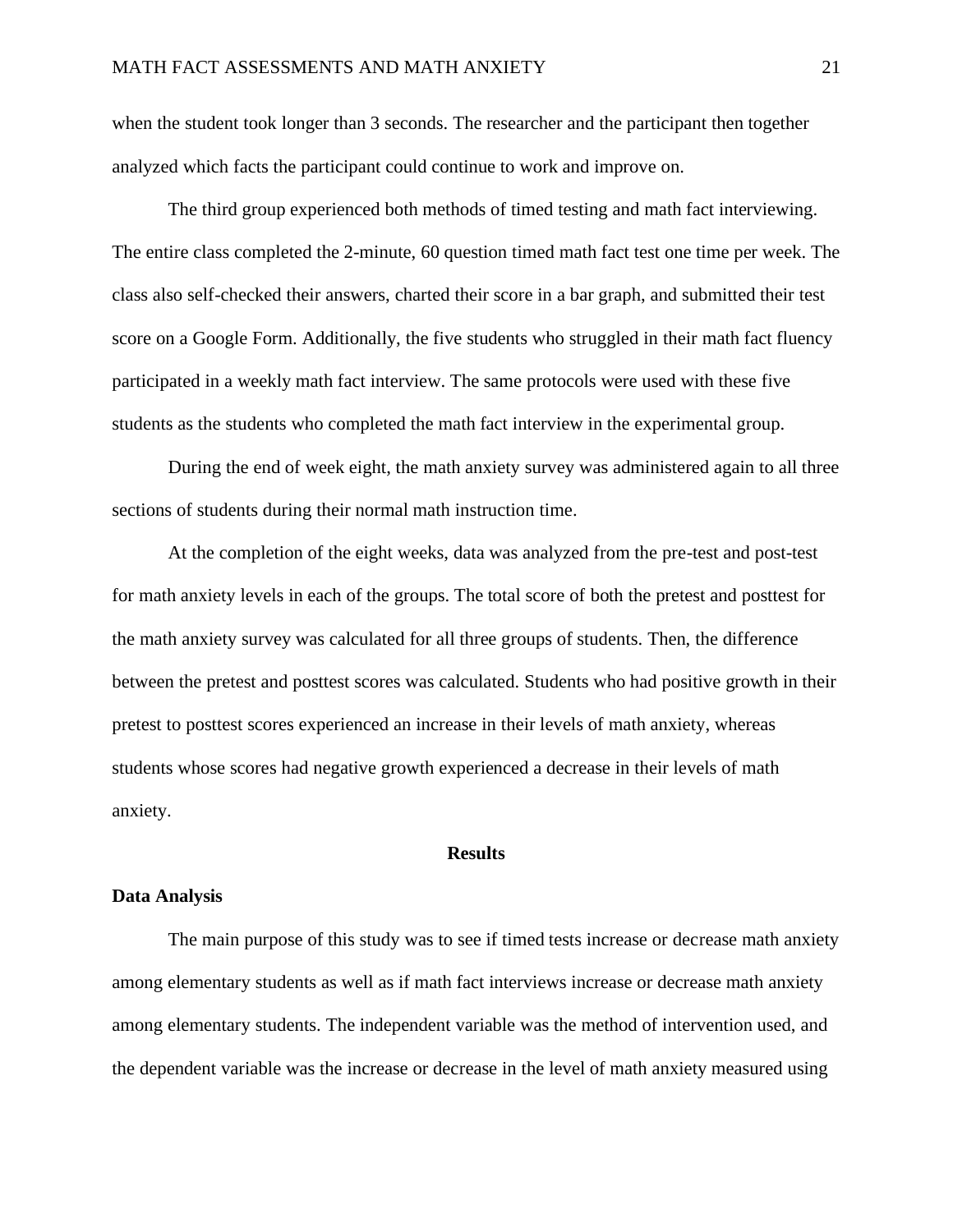the math anxiety survey. The control group experienced timed testing twice per week. The experimental group experienced no timed testing and weekly math fact interviews. The mixed strategy group experienced both timed testing and math fact interviews. A t-test was conducted on each of the control, experimental, and mixed methods groups to determine if there was any significance in the difference between the pre and post test scores from the math anxiety survey. Additionally, an ANOVA test was conducted to determine if there was any significant difference in means between the three groups. An alpha level of 0.05 was used for all statistical tests.

## **Findings**

#### **Figure 1**

*Summary of Data*



The summary of data found in Figure 1 reveals that ten out of the fifteen students did experience a decrease in math anxiety according to their results from the math anxiety survey. Four students had an increase in math anxiety and one student experienced neither an increase or decrease in score. The experimental group all experienced a decrease in their math anxiety whereas the control and mixed strategy groups experienced varied increases and decreases. It is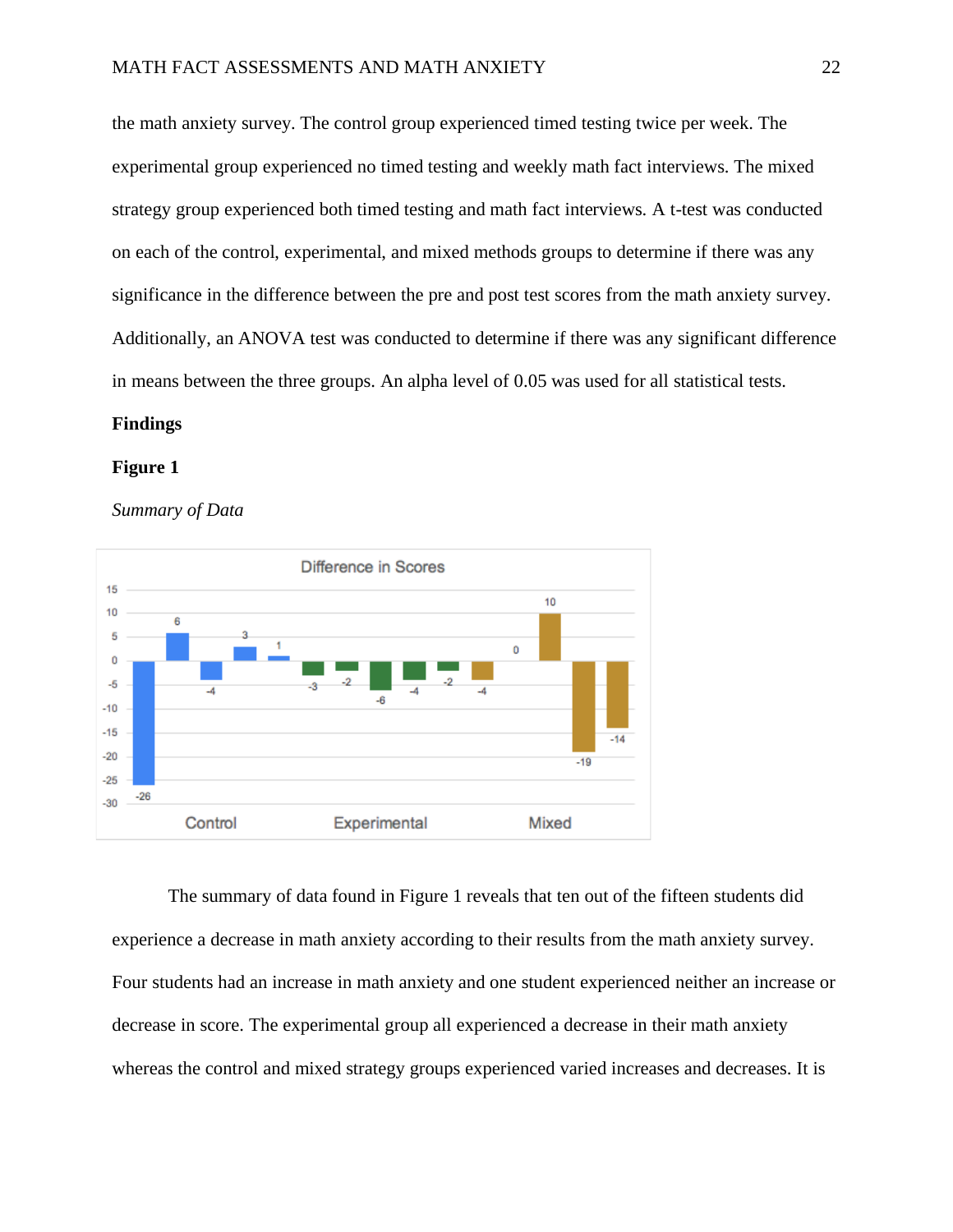interesting to note that more extreme decreases in math anxiety did occur in both the control and mixed strategy groups. However, when determining the Interquartile Range (IQR) for each set of data within each group, all the data points fell within the upper and lower limits.

## **Table 1**

| <b>Student</b> | Pre-Test Total | Post-Test Total | Difference |
|----------------|----------------|-----------------|------------|
| Student A      | 41             | 15              | $-26$      |
| Student B      | 19             | 25              | 6          |
| Student C      | 16             | 12              | $-4$       |
| Student D      | 9              | 12              | 3          |
| Student E      | 14             | 15              | 1          |
| Average        | 19.8           | 15.8            | $-4$       |
| <b>SD</b>      | 12.40          | 5.36            | 12.83      |

*Differences in Math Anxiety Survey Scores (Control Group)*

## **Table 2**

*T-Test on Control Group Scores*

| Group                      | Mean |    | SD of<br><b>Differences</b> |      |  | p-value |
|----------------------------|------|----|-----------------------------|------|--|---------|
| Control (Timed<br>Testing) |      | -4 | 12.36                       | 0.70 |  | 0.52    |

A paired sample t-test was conducted on the pretest to post-test scores from the control group in order to determine any significance in the differences between scores. As seen in Tables 1 and 2, the t-test revealed that there was no significance in the differences between the pretest scores ( $M = 19.8$ ,  $SD = 12.398$ ) and the post-test scores ( $M = 15.8$ ,  $SD = 5.357$ ),  $t(4) = 0.70$ ,  $p =$ 0.52. These results suggest that the timed testing treatment did not make a significant difference in math anxiety levels among the students in the control group.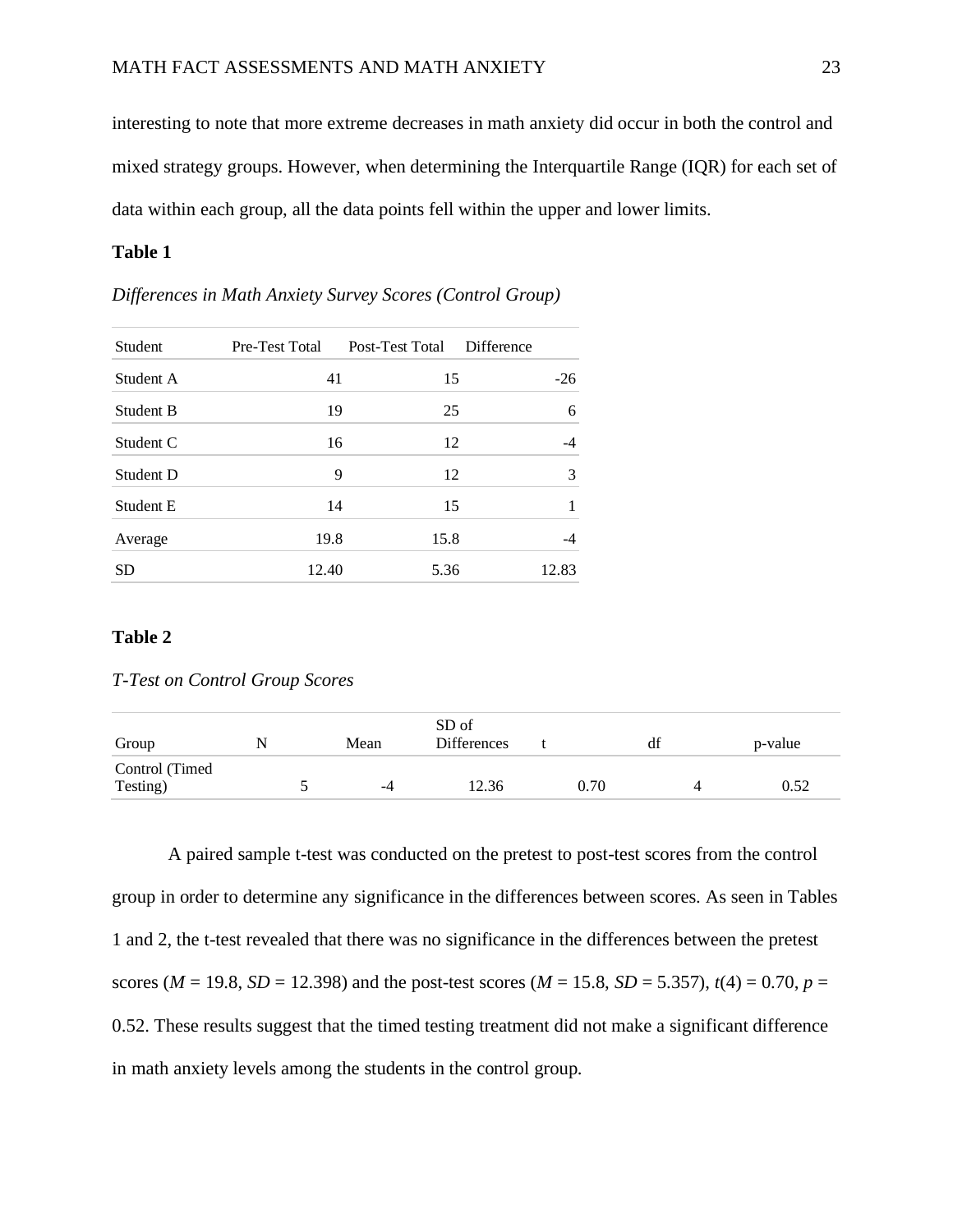## **Table 3**

| Student          | Pre-Test Total | Post-Test Total | Difference |
|------------------|----------------|-----------------|------------|
| <b>Student F</b> | 33             | 30              | -3         |
| Student G        | 19             | 17              | $-2$       |
| Student H        | 24             | 18              | -6         |
| Student I        | 24             | 20              | $-4$       |
| Student J        | 37             | 35              | $-2$       |
| Average          | 27.4           | 24              | $-3.4$     |
| SD               | 7.37           | 8.03            | 1.67       |

*Differences in Math Anxiety Survey Scores (Experimental Group)*

## **Table 4**

## *T-Test on Experimental Group Scores*

| Group Type                |  | Mean   | SD of<br><b>Differences</b> |  | df | p-value |
|---------------------------|--|--------|-----------------------------|--|----|---------|
| <b>Experimental Group</b> |  | $-3.4$ | -67                         |  |    | 0.01    |

A paired sample t-test was conducted on the pretest to post-test scores from the experimental group in order to determine any significance in the differences between scores. As seen in Tables 3 and 4, the t-test revealed that there was significance in the differences between the pretest scores ( $M = 27.4$ ,  $SD = 7.369$  and the post-test scores ( $M = 24$ ,  $SD = 8.031$ ),  $t(4) =$ 4.54,  $p = 0.01$ . These results suggest that the math interview treatment did make a significant difference in math anxiety levels among the students in the experimental group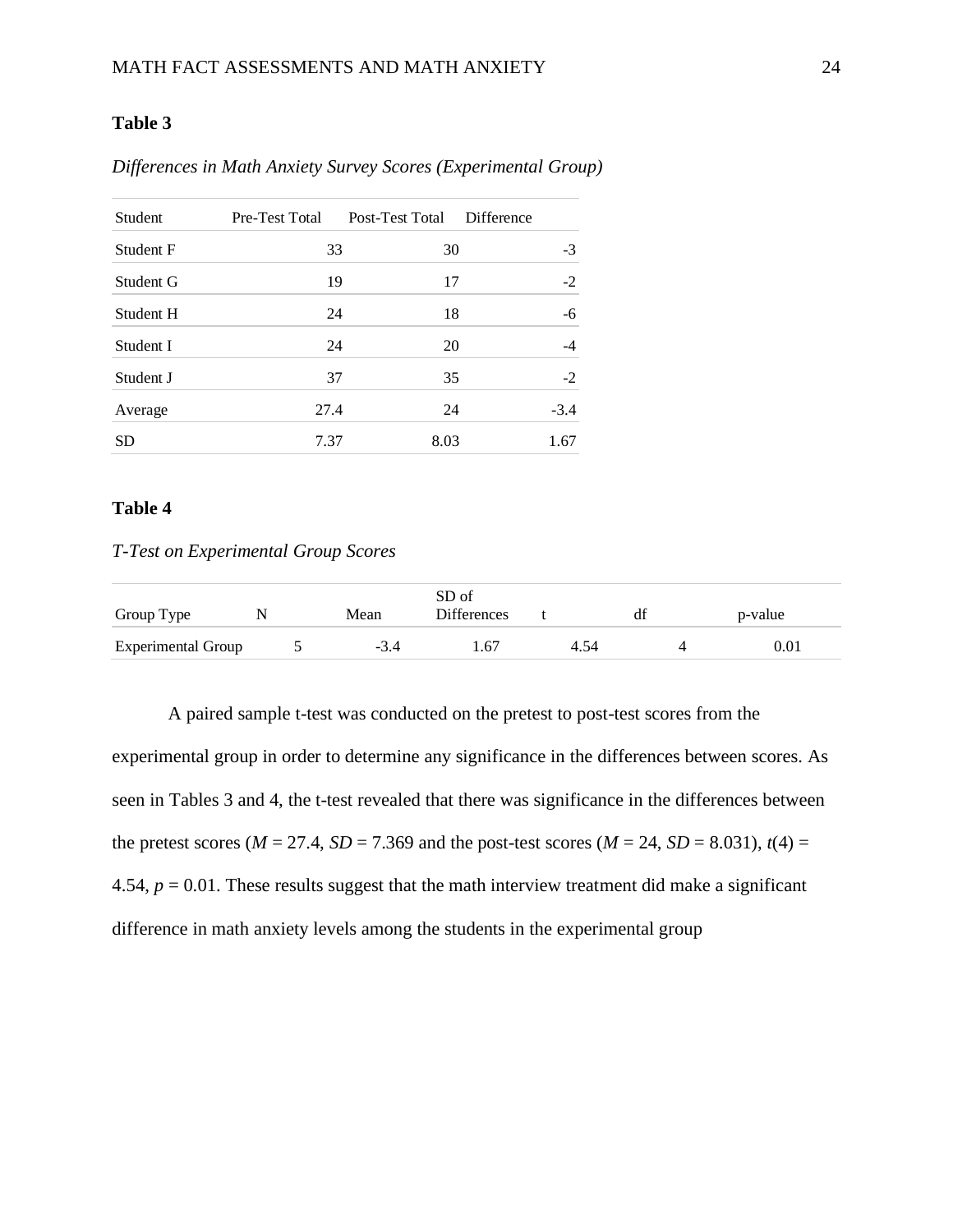## **Table 5**

| <b>Student</b> | Pre-Test Total | Post-Test Total | <b>Difference</b> |
|----------------|----------------|-----------------|-------------------|
| Student K      | 12             | 8               | -4                |
| Student L      | 27             | 27              | 0                 |
| Student M      | 11             | 21              | 10                |
| Student N      | 33             | 14              | $-19$             |
| Student O      | 55             | 41              | $-14$             |
| Average        | 27.6           | 22.2            | $-5.4$            |
| <b>SD</b>      | 18.02          | 12.72           | 11.48             |

*Differences in Math Anxiety Survey Scores (Mixed Strategy Group)*

## **Table 6**

## *T-Test on Mixed Strategy Group Scores*

| Group Type                     | Mean   | SD of<br><b>Differences</b> |      | df | p-value |
|--------------------------------|--------|-----------------------------|------|----|---------|
| <b>Mixed Strategy</b><br>Group | $-5.4$ | 11.48                       | 1.05 |    | 0.35    |

A paired sample t-test was conducted on the pretest to post-test scores from the mixed strategy group in order to determine any significance in the differences between scores. As seen in Tables 5 and 6, the t-test revealed that there was no significance in the differences between the pretest scores ( $M = 27.6$ ,  $SD = 18.022$ ) and the post-test scores ( $M = 22.2$ ,  $SD = 12.716$ ),  $t(4) =$ 1.05,  $p = 0.35$ . These results suggest that the mixed strategy treatment of both timed testing and math interviews did not make a significant difference in math anxiety levels among the students in the mixed strategy group.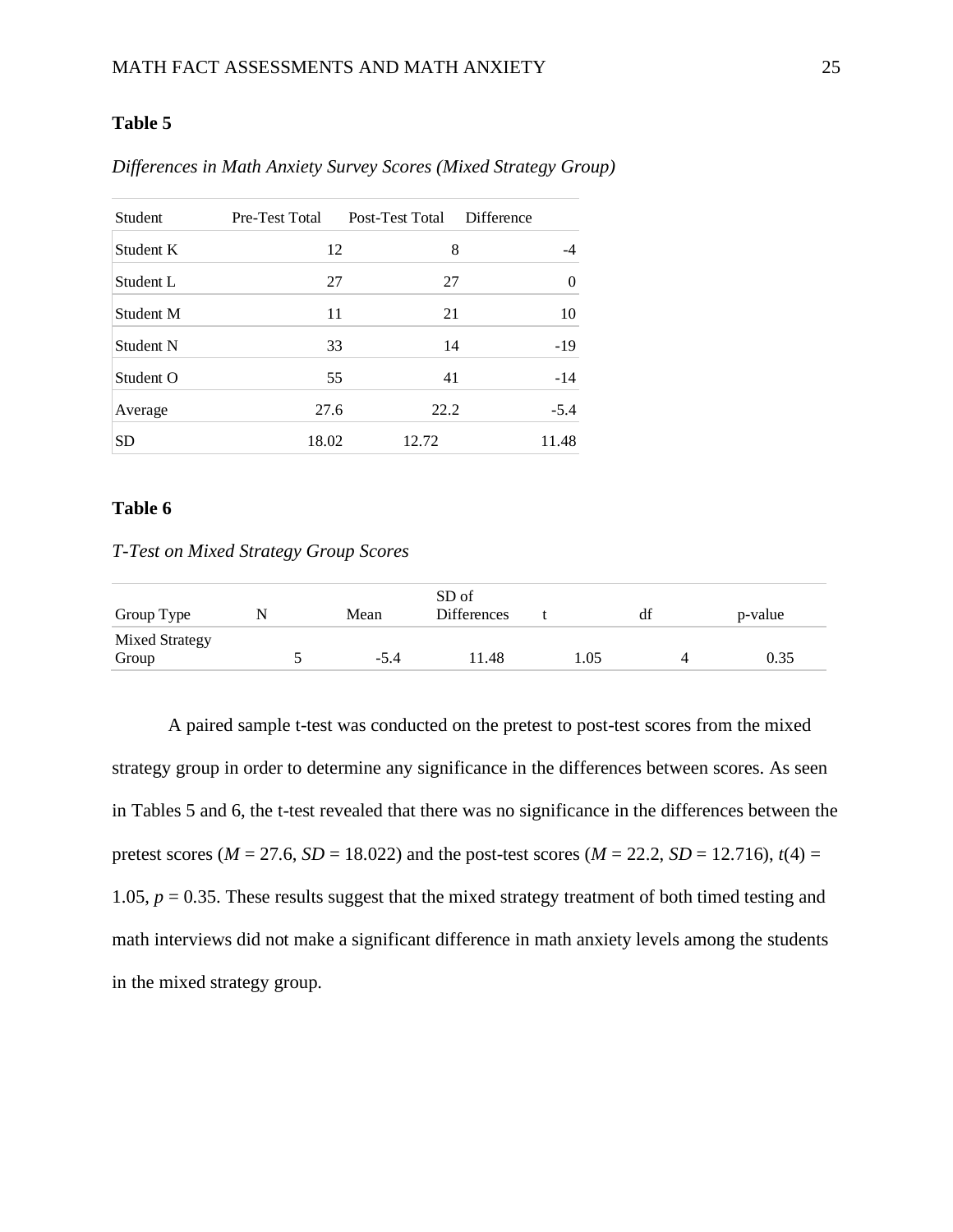## **Table 7**

## *Summary Table of Differences of Math Anxiety Scores*

| <b>SUMMARY</b>        |       |       |         |          |  |  |  |
|-----------------------|-------|-------|---------|----------|--|--|--|
| Groups                | Count | Sum   | Average | Variance |  |  |  |
| Control               |       | $-20$ | -4      | 164.5    |  |  |  |
| Experimental          | 5     | $-17$ | $-3.4$  | 2.8      |  |  |  |
| <b>Mixed Strategy</b> |       | $-27$ | $-5.4$  | 131.8    |  |  |  |

## **Table 8**

#### *ANOVA Test on Differences of Math Anxiety Scores*

| <b>ANOVA</b>          |         |    |      |      |         |        |  |
|-----------------------|---------|----|------|------|---------|--------|--|
| Source of Variation   | SS      | df | MS   | F    | P-value | F crit |  |
| <b>Between Groups</b> | 10.53   | 2  | 5.27 | 0.05 | 0.95    | 3.86   |  |
| Within Groups         | 1196.4  | 12 | 99.7 |      |         |        |  |
| Total                 | 1206.93 | 14 |      |      |         |        |  |

A one-way ANOVA test was also conducted in order to determine if there was any significant difference in means between the control, experimental, and mixed strategy groups. The ANOVA test shown in Tables 7 and 8 revealed that there is no significant difference between the means of the three treatment groups  $F(2,12) = 0.05$ ,  $p = 0.95$ . These results suggest that the three treatments did not make a significant difference between means in the results of the math anxiety survey among the three groups.

## **Discussion**

## <span id="page-27-0"></span>**Overview of the Study**

Math anxiety is widely prevalent across classrooms today. Children experiencing math anxiety tend to feel negatively about math and their math ability. Research has shown that math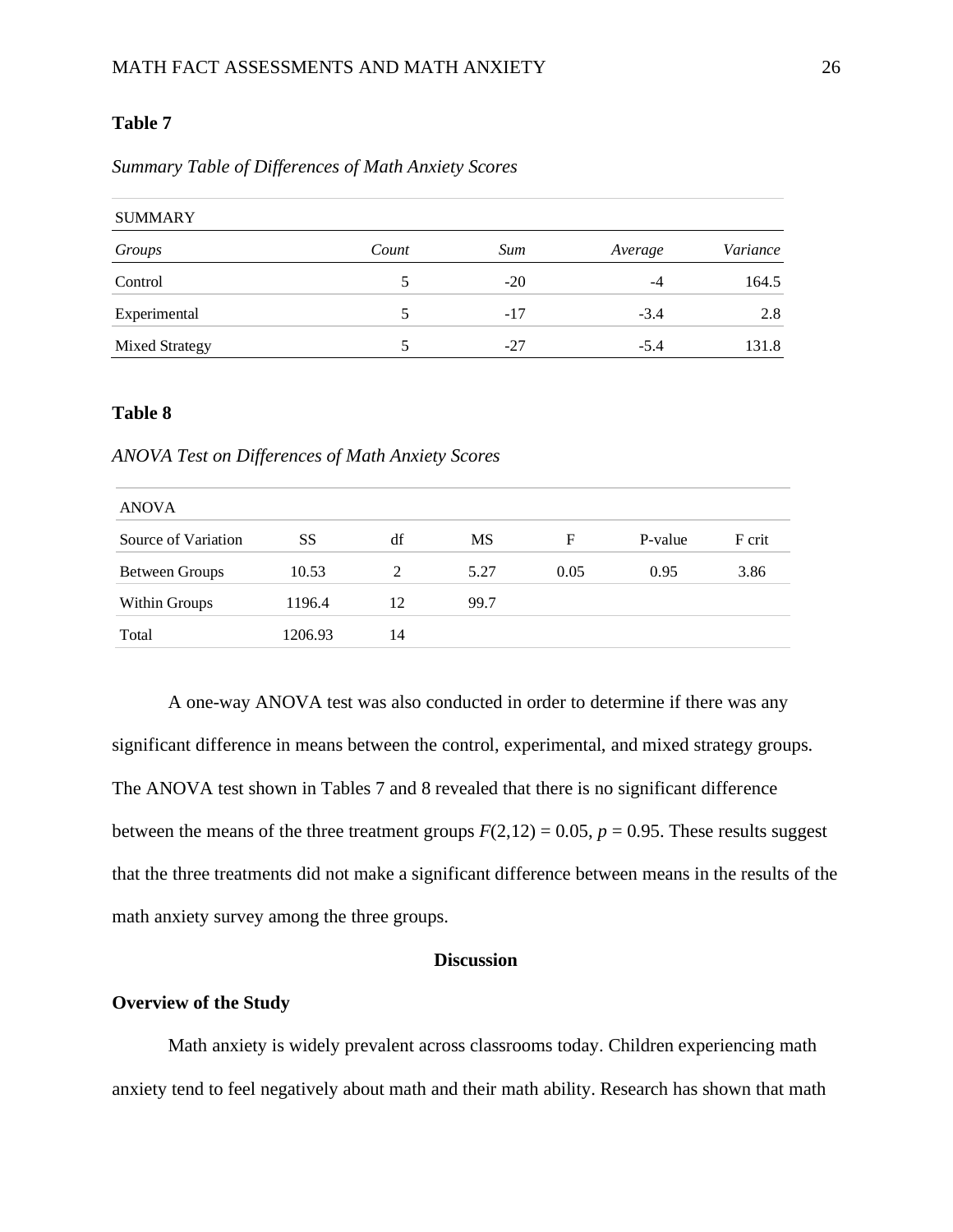anxiety can stem from high-stress techniques used in the classroom by teachers such as timed testing (Geist, 2010). However, little research has been done on alternative math fact assessments. One alternate method of assessment includes math fact interviews. Math fact interviews are used to assess all four components of math fact fluency which include accuracy, efficiency, appropriate strategy use, and flexibility (Bay-Williams, Kling, 2014, 2019). This study was designed to answer the following questions: Do timed tests increase math anxiety among elementary students? Do timed tests decrease math anxiety among elementary students? Do math fact interviews increase math anxiety among elementary students? Do math fact interviews decrease math anxiety among elementary students? To address these questions, students were given a survey to determine their level of math anxiety pre and post treatment. Three different treatments were implemented during the eight-week period, and results were examined to see if there was any difference in math anxiety scores.

#### **Summary of Findings**

Math anxiety scores of 15 fourth-grade students were documented before and after the eight-week treatments and comparisons were made within each treatment group and between treatment groups. The findings did not show a significant difference within the control (timed testing) and mixed strategy (timed testing and math fact interviews) groups. However, the research did show a significant difference within the experimental (math fact interviews) group. Additionally, there was no significant difference between the control, experimental and mixed strategy groups.

#### **Recommendations**

Based on the given data, the researcher recommends the use of math fact interviews with students in order to assess math fact fluency. The data showed consistency in decreases in math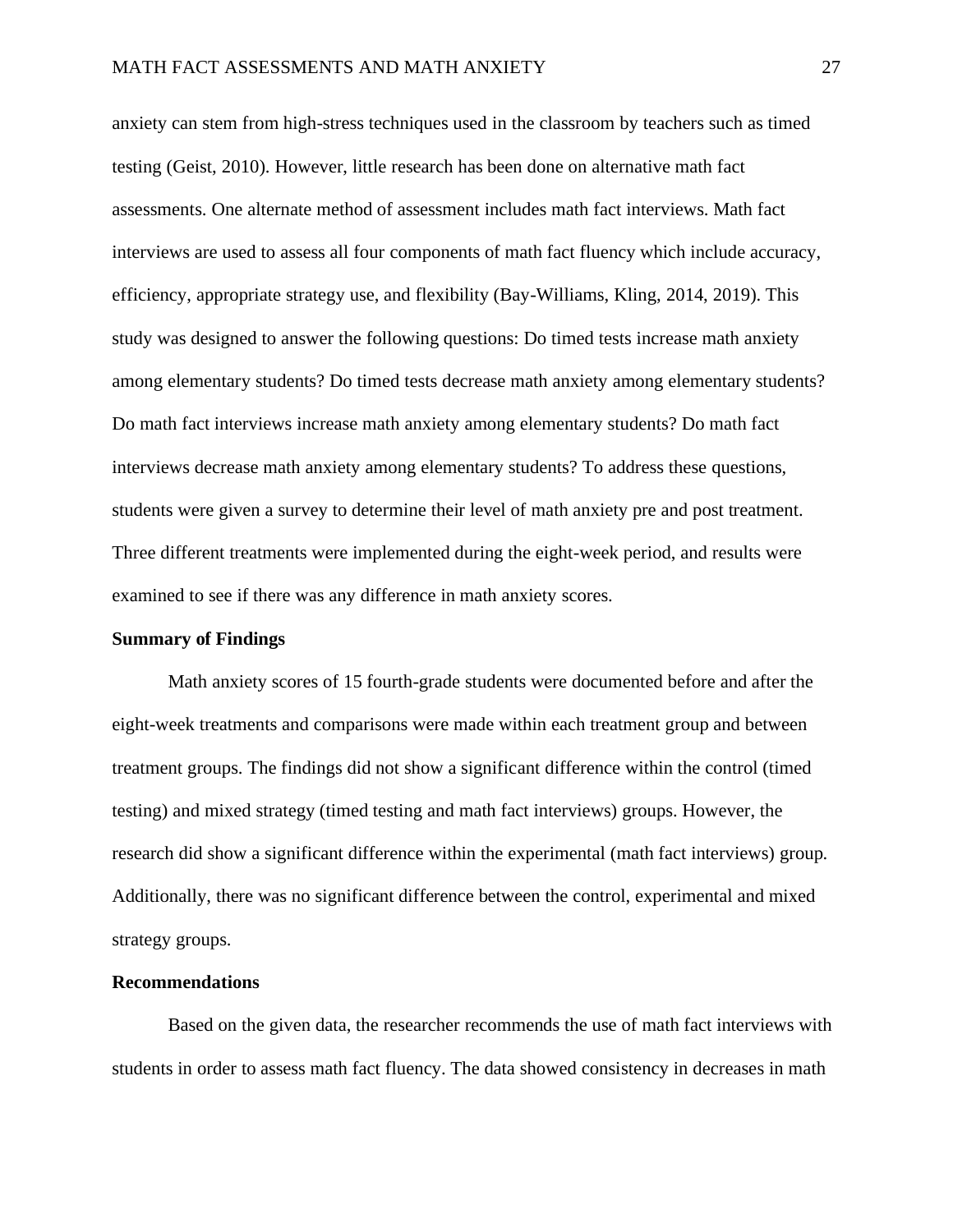anxiety among the experimental group which indicates that the math fact interviews could have provided a lower-stress environment for math fact assessment. However, the other groups did have particular students who had major decreases in math anxiety. This is why the researcher also recommends that teachers conduct varied forms of math fact assessment that address all components of math fact fluency with students.

There is a need for more research around math anxiety, especially in relation to specific instructional and assessment techniques that are implemented in the math classroom. While there is significant research on math anxiety and its effects on students (Ashcraft, 2002; Ramirez et al., 2013; & Scarpello 2007) as well as significant research on math fact fluency development (Bay-Williams & Kling, 2019; Boaler, 2014; Henry & Brown, 2008; Woodward, 2006), there is not enough research on the connection between math anxiety and math fact fluency development.

The researcher recommends this study to be implemented with a larger sample size. Due to limited resources and time, this study was done with a small number of students which resulted in a small amount of data. This study conducted with a larger sample of students would provide more data and a clearer picture of significance between treatments. The researcher also recommends this study be implemented with varied types of math fact assessments. Timed testing still needs to be researched in its connection to math anxiety, but there are other types of assessments that could be utilized as a treatment to determine any connection to increases or decreases in math anxiety.

The researcher also recommends further professional development around math anxiety and math facts assessment. Boaler (2014) said about timed testing in particular, "Teachers and administrators use these tests with the very best of intentions, but they use them without knowledge of the important evidence that is emerging from neuroscience" (p. 469). Boaler goes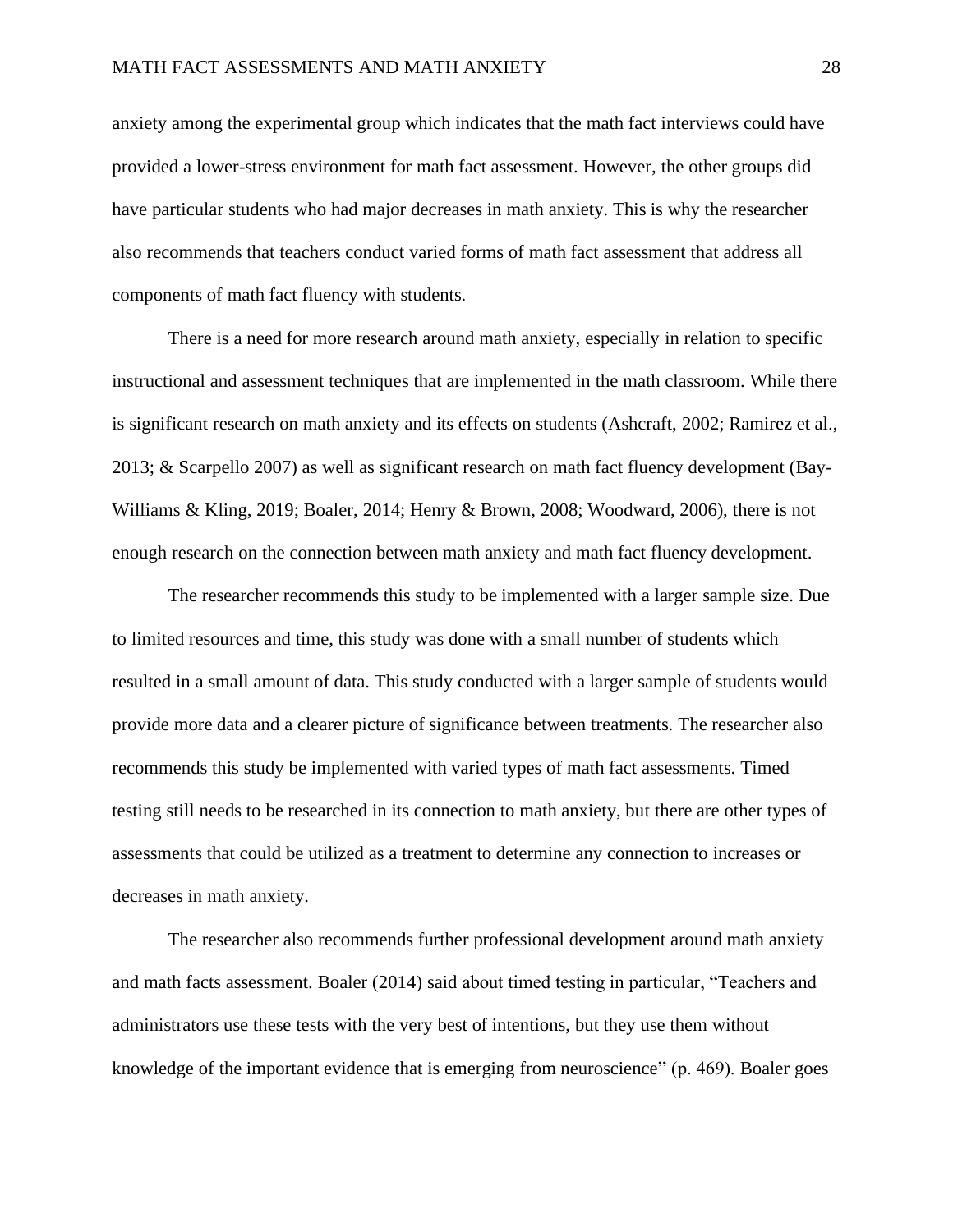on to encourage the use of more strategy-based instruction around math fact fluency that aligns with current brain science research. More professional development in these areas would provide teachers with more knowledge on how to make the best decisions in their math classrooms around math facts and assessment.

## **Limitations**

While the researcher took great care in planning and implementing the action research, several factors may have limited the study and results. The first limiting factor was the small sample size. While the researcher does have three full classes of 25, 25, and 26 students, math fact interviews would have been impossible to conduct weekly with all students due to time constraints and limited resources such as extra teacher aids to conduct interviews. This is why the study was implemented with only three groups of 5 students. A larger sample size of more grade levels, classrooms, and schools would have greatly benefited the study. Another limiting factor was that this study was conducted among students only from upper middle-class families. A more diverse sample of students from different socio-economic backgrounds may have given different data results.

A final limiting factor could have been the timing of the data collection. While the math fact interviews were extremely valuable, they did take up time within the instructional day. While some weeks provided more time to administer these interviews, other weeks felt more rushed to be able to get all the interviews conducted that needed to be. For example, one week during the implementation was just a 3-day week. This meant the researcher needed to conduct 10 math fact interviews within this more constricted amount of time. More time and personnel to conduct the math fact interviews would have benefitted the study. A further recommendation would be that math fact interviews be conducted less frequently with math fact proficient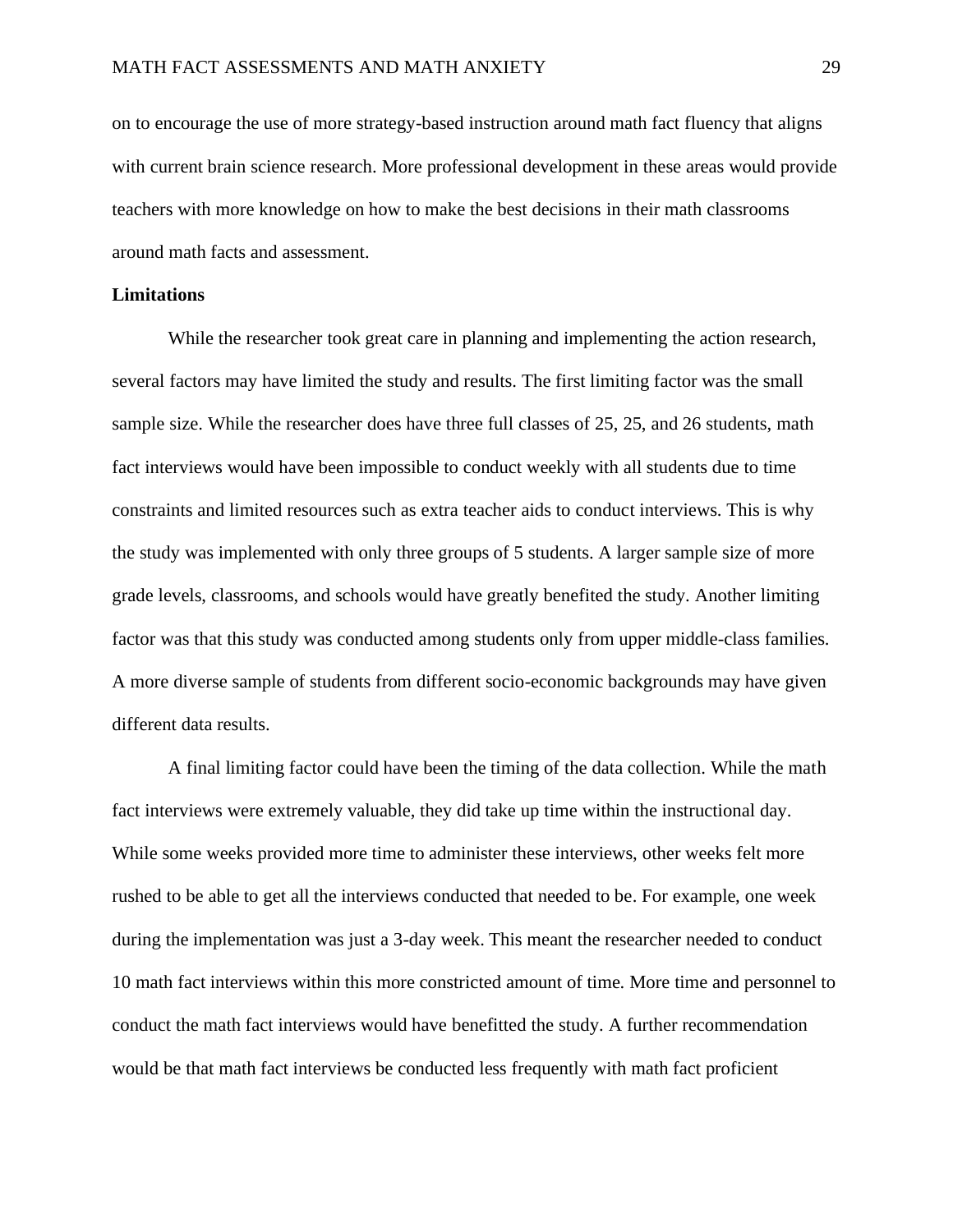<span id="page-31-0"></span>students and more frequently with students who are lower in their math fact fluency due to the amount of time teachers have to assess students. The small duration of time the intervention was implemented was also limiting on the study. The intervention was held for only eight weeks. A longer intervention would have provided more accurate data on whether or not math anxiety increased or decreased among the participants.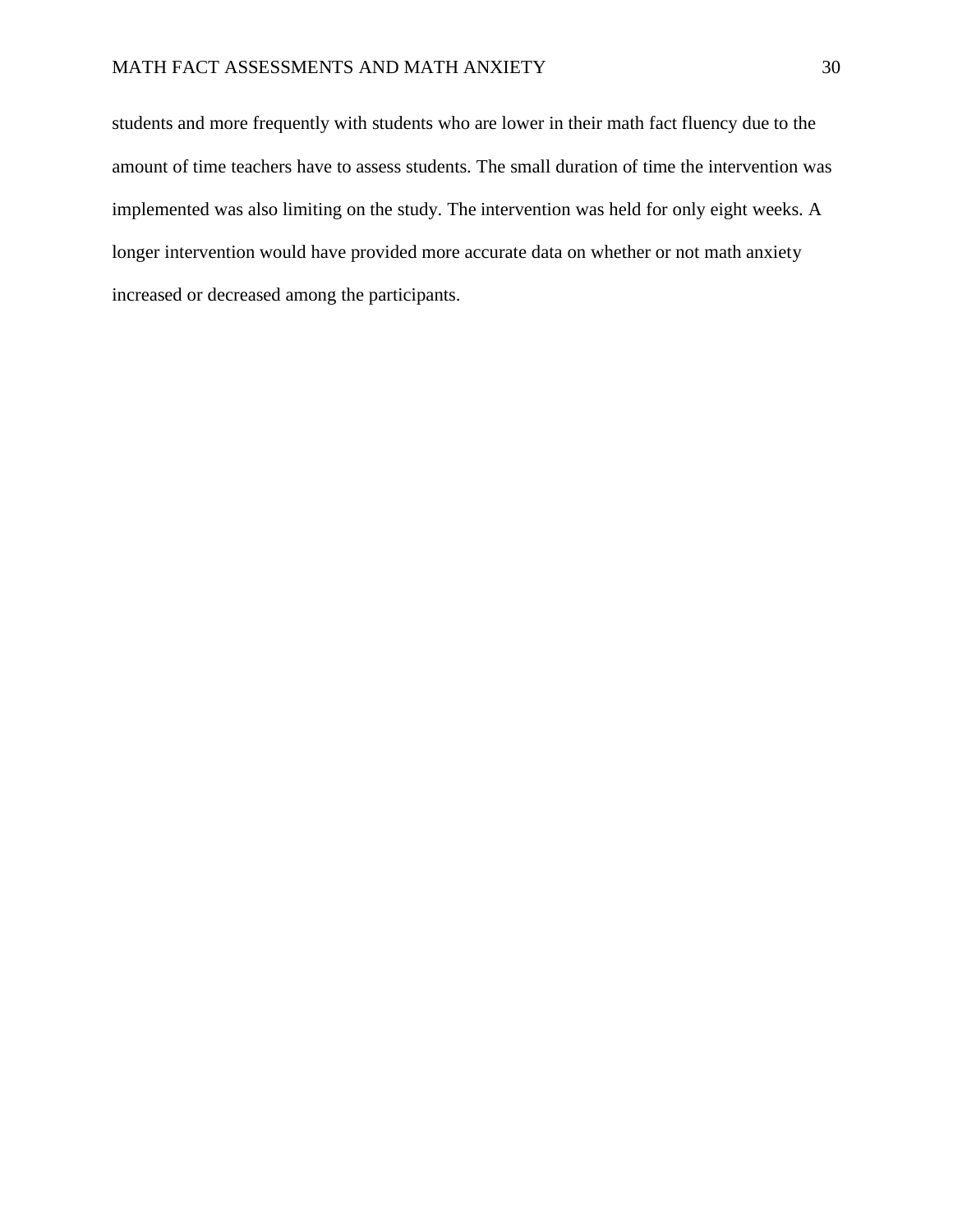## **References**

- Ashcraft, M. H. (2002). Math anxiety: Personal, educational, and cognitive consequences. *Current Directions in Psychological Science, 11(5)*, 181-185.
- Ashlock, R. B. (2006). *Error patterns in computation: Using error patterns to improve instruction* (9th ed.). Pearson Prentice Hall.
- Bay-Williams, J. M., Kling, G. (2014). Assessing basic fact fluency. *Teaching Children Mathematics, 20*(8), 488-497.
- Bay-Williams, J. M., & Kling, G. (2019). *Math fact fluency: 60 games and assessment tools to support learning and retention.* ASCD.
- Beilock, S. L. (2008). Math performance in stressful situations. *Current Directions in Psychological Science, 17*(5), 339–343. [https://doi.org/10.1111/j.1467-](https://doi.org/10.1111/j.1467-8721.2008.00602.x) [8721.2008.00602.x](https://doi.org/10.1111/j.1467-8721.2008.00602.x)
- Beilock, S. L., & Willingham, D. T. (2014). Math anxiety: Can teachers help students reduce it? Ask the cognitive scientist. *American Educator, 38*(2), 28-32. <https://www.aft.org/sites/default/files/periodicals/beilock.pdf>
- Boaler, J. (2012). Timed tests and the development of math anxiety. *Education Week*. [https://www.edweek.org/teaching-learning/opinion-timed-tests-and-the-development-of](https://www.edweek.org/teaching-learning/opinion-timed-tests-and-the-development-of-math-anxiety/2012/07)[math-anxiety/2012/07](https://www.edweek.org/teaching-learning/opinion-timed-tests-and-the-development-of-math-anxiety/2012/07)
- Boaler, J. (2014). Research suggests that timed tests cause math anxiety. *Teaching children mathematics, 20*(8), 469-474.<https://asdn.org/wp-content/uploads/tcm2014-04-469a.pdf>
- Engle, R. W. (2002). Working memory capacity as executive attention. *Current Directions in Psychological Science, 11*(1), 19. [https://doi](https://doi-org.ezproxy.dordt.edu:8085/10.1111/1467-8721.00160)[org.ezproxy.dordt.edu:8085/10.1111/1467-8721.00160](https://doi-org.ezproxy.dordt.edu:8085/10.1111/1467-8721.00160)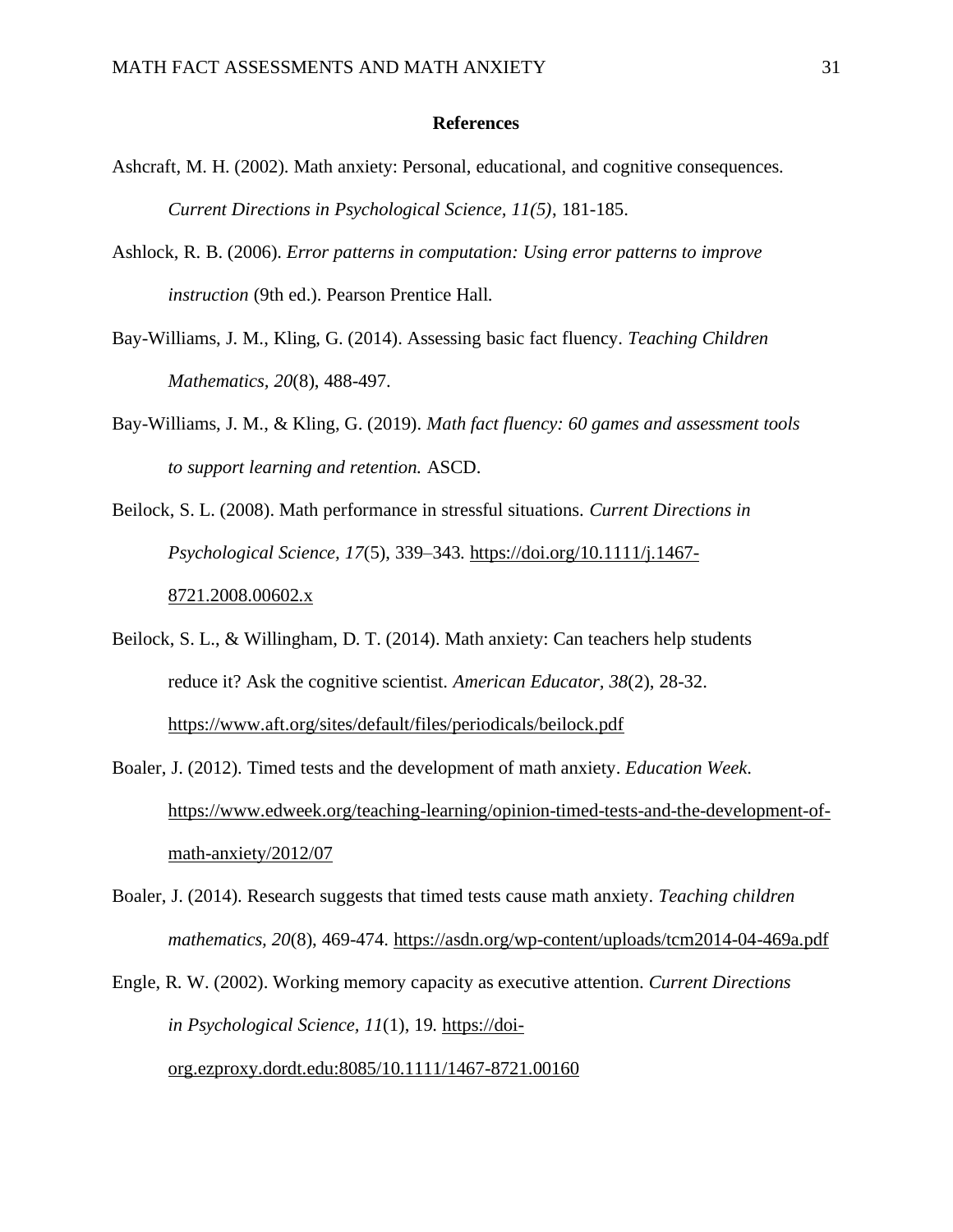- Faust, M. W., Ashcraft, M. H., & Fleck, D. E. (1996). Mathematics anxiety effects in simple and complex addition. *Mathematical Cognition, 2*(1), 25-62.
- Geist, E. (2010). The anti-anxiety curriculum: combating math anxiety in the classroom. *Journal of Instructional Psychology, 37*(1), 24–31.
- Hembree, R. (1990). The nature, effects, and relief of mathematics anxiety. *Journal for Research in Mathematics Education, 21*(1), 33-46.
- Henry, V. S., & Brown, R. S. (2008). First-grade basic facts: An investigation into teaching and learning of an accelerated, high-demand memorization standard. *Journal for Research in Mathematics Education 39*(2), 153–83. [https://www.nctm.org/Publications/journal-for-research-in-mathematics](https://www.nctm.org/Publications/journal-for-research-in-mathematics-education/2008/Vol39/Issue2/First-Grade-Basic-Facts_-An-Investigation-Into-Teaching-and-Learning-of-an-Accelerated,-High-Demand-Memorization-Standard/)[education/2008/Vol39/Issue2/First-Grade-Basic-Facts\\_-An-Investigation-Into-Teaching-](https://www.nctm.org/Publications/journal-for-research-in-mathematics-education/2008/Vol39/Issue2/First-Grade-Basic-Facts_-An-Investigation-Into-Teaching-and-Learning-of-an-Accelerated,-High-Demand-Memorization-Standard/)

[and-Learning-of-an-Accelerated,-High-Demand-Memorization-Standard/](https://www.nctm.org/Publications/journal-for-research-in-mathematics-education/2008/Vol39/Issue2/First-Grade-Basic-Facts_-An-Investigation-Into-Teaching-and-Learning-of-an-Accelerated,-High-Demand-Memorization-Standard/)

- National Council of Teachers of Mathematics. (2014, July). Procedural fluency in mathematics: A position of the national council of teachers of mathematics. NCTM. [https://www.nctm.org/Standards-and-Positions/Position-Statements/Procedural-Fluency](https://www.nctm.org/Standards-and-Positions/Position-Statements/Procedural-Fluency-in-Mathematics/)[in-Mathematics/](https://www.nctm.org/Standards-and-Positions/Position-Statements/Procedural-Fluency-in-Mathematics/)
- OECD (2013). PISA 2012 results: *Ready to learn: Students' engagement, drive and self beliefs (Volume III).* OECD Publishing.<http://dx.doi.org/10.1787/9789264201170-en>
- Ramirez, G., Gunderson, E. A., Levine, S. C., & Beilock, S. L. (2013). Math anxiety, working memory, and math achievement in early elementary school. *Journal of Cognition and Development, 14*(2), 187–202.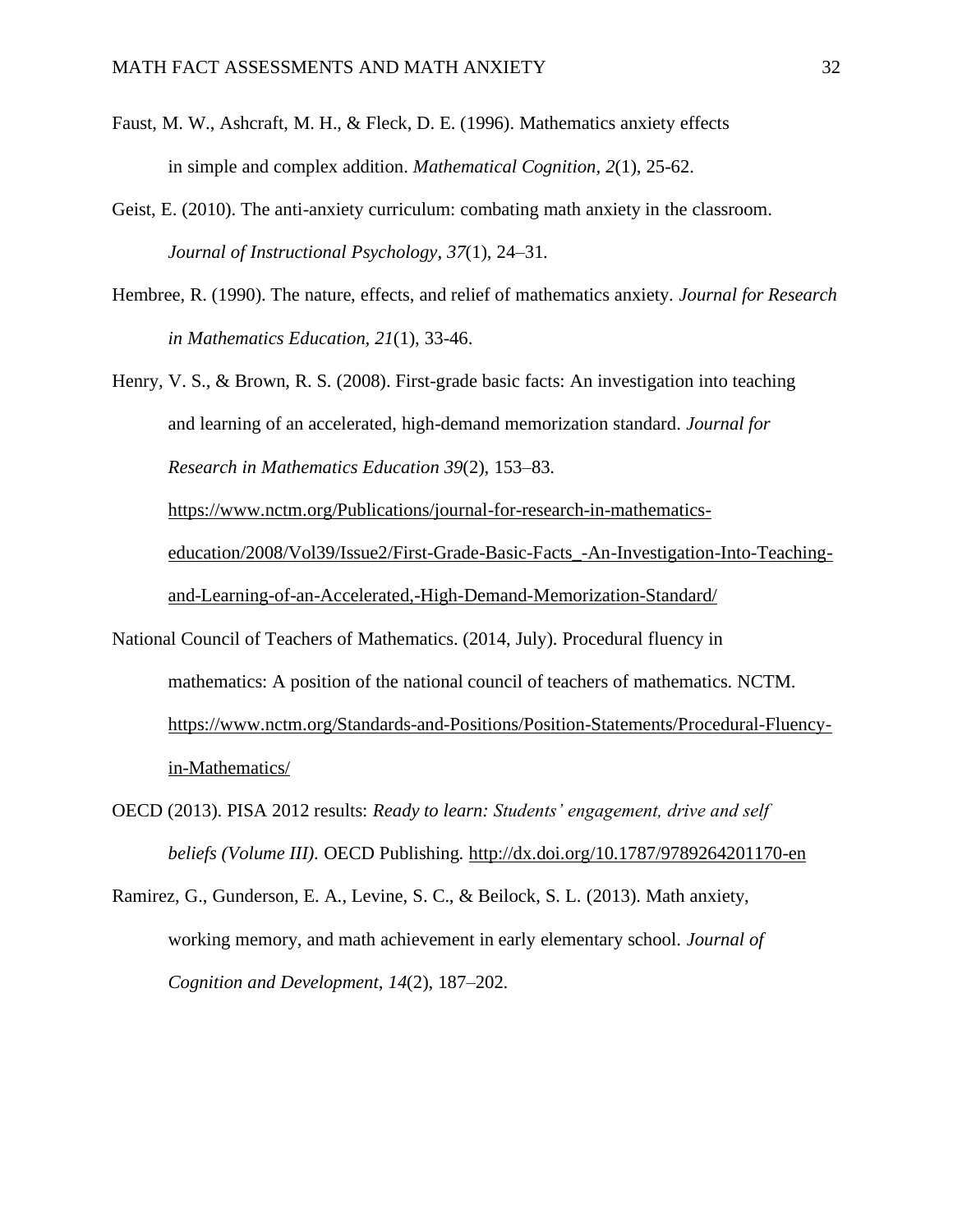- Woodward, J. (2006). Developing automaticity in multiplication facts: Integrating strategy instruction with timed practice drills. *Learning Disability Quarterly, 29*(4), 269–289. <https://doi.org/10.2307/30035554>
- Wu, S. S., Barth, M., Amin, H., Malcarne, V., & Menon, V. (2012). Math anxiety in second and third graders and its relation to mathematics achievement. *Frontiers in psychology, 3,* 162.<https://doi.org/10.3389/fpsyg.2012.00162>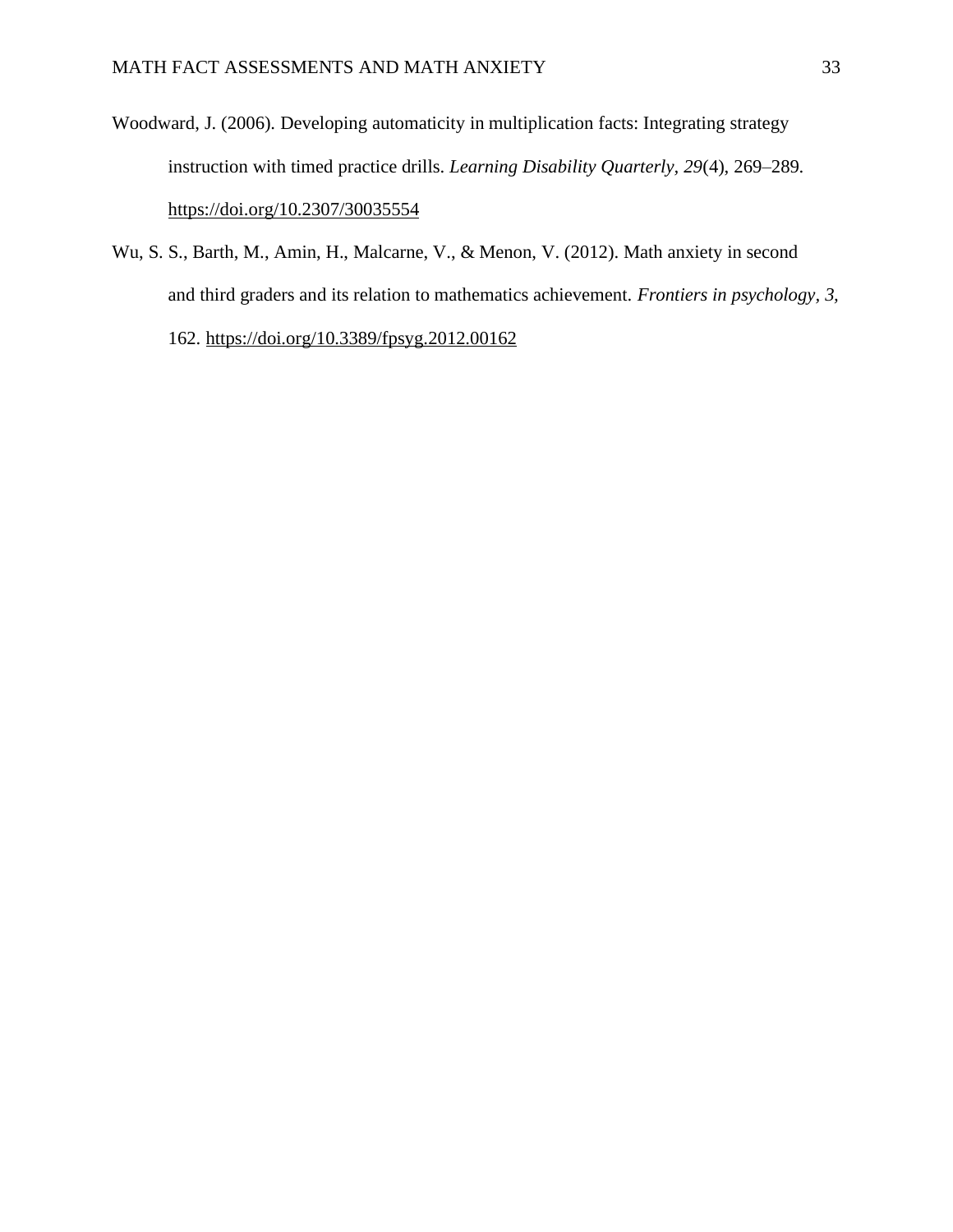## **Appendix A**

## Math Anxiety Survey

Instructions for Section 1: "This questionnaire is going to start with some math questions. I want you to read each question and pretend that you are going to answer it. Then I want you to circle the feeling that accurately matches your emotions about how nervous you might be when answering that question. So remember, you do not actually have to answer the questions, but I just want you to pretend you are going to answer them and see how it makes you feel. It could make you feel not nervous AT ALL, a little nervous, somewhat nervous, very nervous, or VERY, VERY nervous. Do you understand? Let's do one together…" Practice Item: Who's the President of the United States?"

(Complete first section of the survey)

Instructions for Section 2: "Now you are going to read some sentences about situations that have to do with math. Try to pretend each situation is happening and think about how nervous it makes you feel. It could make you feel not nervous AT ALL, a little nervous, somewhat nervous, very nervous, or VERY, VERY nervous. Do you understand? Let's try one. Pretend..." Practice Item: You're about to ride a roller coaster.

(Complete second section of the survey)

Adapted from SEMA:

Wu, S. S., Barth, M., Amin, H., Malcarne, V., & Menon, V. (2012). Math anxiety in second and third graders and its relation to mathematics achievement. *Frontiers in psychology, 3,* 162.<https://doi.org/10.3389/fpsyg.2012.00162>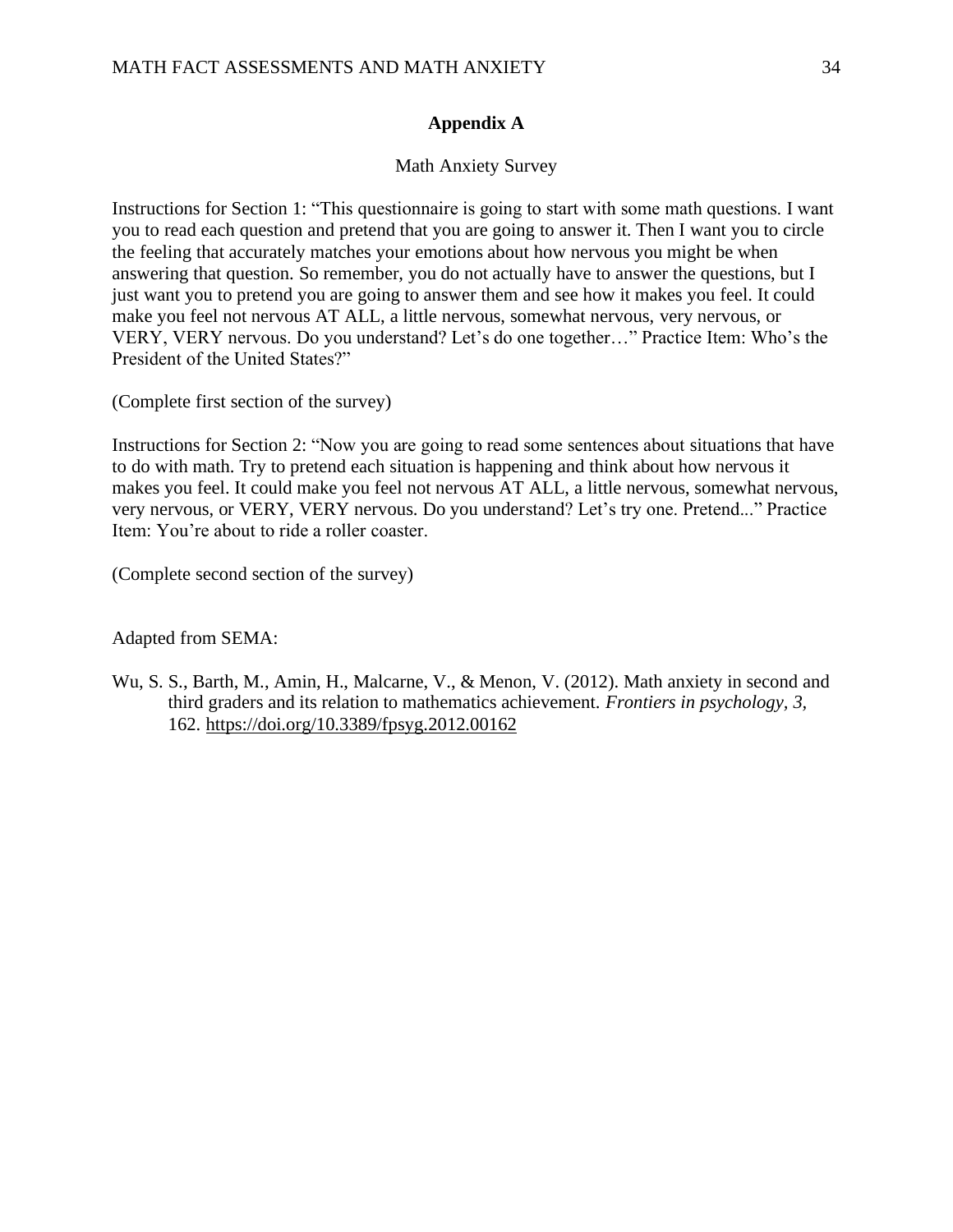# MATH FACT ASSESSMENTS AND MATH ANXIETY 35

| Name:                                                                                                                     |                       |                                             |                           |              |                                 |
|---------------------------------------------------------------------------------------------------------------------------|-----------------------|---------------------------------------------|---------------------------|--------------|---------------------------------|
| Section 1                                                                                                                 | Not nervous<br>AT ALL | A little<br>nervous<br>⊙⊙                   | Somewhat<br>nervous<br>ĐО | Very nervous | VERY,<br><b>VERY</b><br>nervous |
| Practice: Who's the president of the United States?                                                                       | $\bigcirc$            | $( \ )$                                     | $\bigcirc$                | ◯            |                                 |
| 1. George bought nine pizzas that had eight slices each. How<br>many total slices did George have to share at this party? | $\bigcirc$            | $\bigcirc$                                  | $\bigcirc$                | $\bigcirc$   | $\bigcirc$                      |
| 2. Is this right? $6 \times 7 = 44$ .                                                                                     | $\bigcirc$            | $\bigcirc$                                  | $\bigcirc$                | $\bigcirc$   | $\bigcirc$                      |
| 3. How much money does Annie have if she has six dimes and<br>fifteen pennies?                                            | $\bigcirc$            | ∩                                           | $\bigcirc$                | ○            | $\bigcirc$                      |
| 4. How do you write the number four hundred seventy-six<br>thousand, nine hundred twelve?                                 | $\bigcirc$            | $\left(\begin{array}{c} \end{array}\right)$ | $\bigcirc$                | $\bigcirc$   | $\bigcirc$                      |
| 5. Draw an hour and minute hand on a clock so that it would<br>read 3:15 PM.                                              | $\bigcirc$            | $\bigcirc$                                  | $\bigcirc$                | $\bigcirc$   | ○                               |
| 6. Draw a pentagon and a rectangle on the board.                                                                          | $\bigcirc$            | $\bigcirc$                                  | $\bigcirc$                | $\bigcirc$   | $\bigcirc$                      |
| 7. Count aloud by 5 s from 105 to 155.                                                                                    | $\bigcirc$            | ◯                                           | $\bigcirc$                | $\bigcirc$   | $\bigcirc$                      |
| 8. Mom ran errands for 1 hour and 45 minutes. If she left at<br>2:15pm, what time did she return?                         | $\bigcirc$            | $\bigcirc$                                  | $\bigcirc$                | $\bigcirc$   | $\bigcirc$                      |
| 9. Is this right? $3,200 \div 8 = 400$ ?                                                                                  | $\bigcirc$            | ∩                                           | $\bigcirc$                | $\bigcirc$   | ◯                               |
| 10. Daisy has more money than Ernie. Ernie has more money<br>than Francesca. Who has more money - Daisy or Francesca?     | $\bigcirc$            | $\bigcirc$                                  | $\bigcirc$                | $\bigcirc$   | $\bigcirc$                      |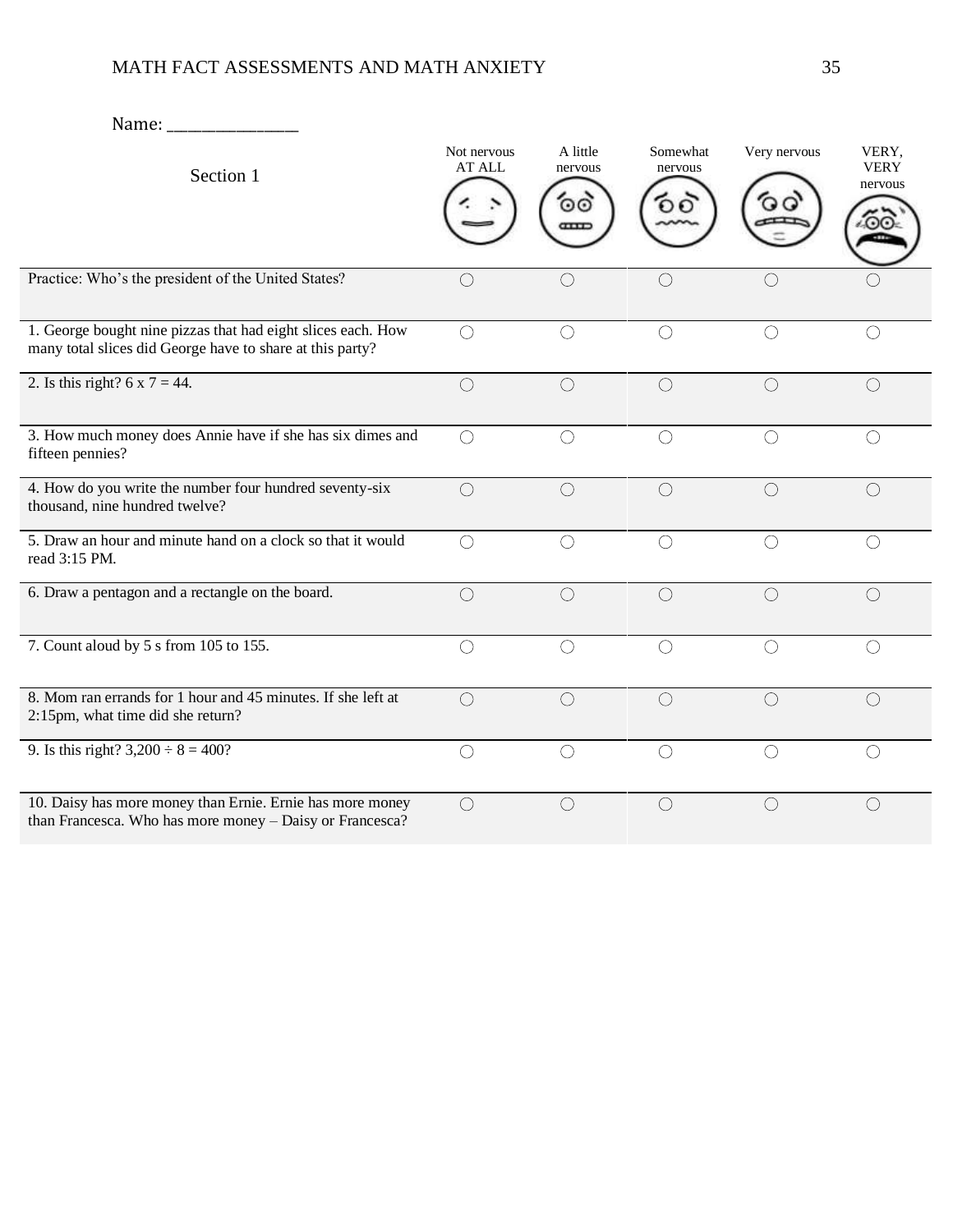# MATH FACT ASSESSMENTS AND MATH ANXIETY 36

| Section 2                                                                                           | Not nervous<br><b>AT ALL</b>                  | A little<br>nervous<br>⊙⊙<br>Œ                       | Somewhat<br>nervous | Very nervous | VERY,<br><b>VERY</b><br>nervous |
|-----------------------------------------------------------------------------------------------------|-----------------------------------------------|------------------------------------------------------|---------------------|--------------|---------------------------------|
| Practice: You're about to ride a roller coaster.                                                    | $\left( \begin{array}{c} \end{array} \right)$ | ()                                                   | ( )                 | O            |                                 |
| 11. You are in math class and your teacher is about to teach<br>something new.                      | $\bigcirc$                                    |                                                      |                     | O            | €                               |
| 12. You have to sit down to start your math homework.                                               | $\bigcirc$                                    | O                                                    | $\bigcirc$          | $\bigcirc$   | $\bigcirc$                      |
| 13. You are adding up all the money in your piggy bank.                                             | $\bigcirc$                                    | ∩                                                    |                     | $\bigcirc$   | $\bigcirc$                      |
| 14. Someone asked you to cut up an apple pie into eight equal<br>parts.                             | $\bigcirc$                                    | $\bigcirc$                                           | $\bigcirc$          | $\bigcirc$   | $\bigcirc$                      |
| 15. You are about to take a math test.                                                              | $\bigcirc$                                    | $\left(\begin{smallmatrix} \end{smallmatrix}\right)$ |                     | $\bigcirc$   | $\bigcirc$                      |
| 16. You are in math class and you do not understand<br>something. You ask your teacher to help you. | $\bigcirc$                                    | $\bigcirc$                                           | $\bigcirc$          | $\bigcirc$   | $\bigcirc$                      |
| 17. Your teacher gives you a bunch of multiplication problems<br>to work on.                        | $\bigcirc$                                    | $\bigcirc$                                           | $\bigcirc$          | $\bigcirc$   | $\bigcirc$                      |
| 18. Your teacher gives you a bunch of division problems to<br>work on.                              | $\bigcirc$                                    | $\bigcirc$                                           | $\bigcirc$          | $\bigcirc$   | $\bigcirc$                      |
| 19. You are in class doing a math problem on the board.                                             | $\bigcirc$                                    | $\bigcirc$                                           | $\bigcirc$          | $\bigcirc$   | $\bigcirc$                      |
| 20. You are listening as your teacher explains to you how to do<br>a math problem.                  | $\bigcirc$                                    | $\bigcirc$                                           | $\bigcirc$          | $\bigcirc$   | $\bigcirc$                      |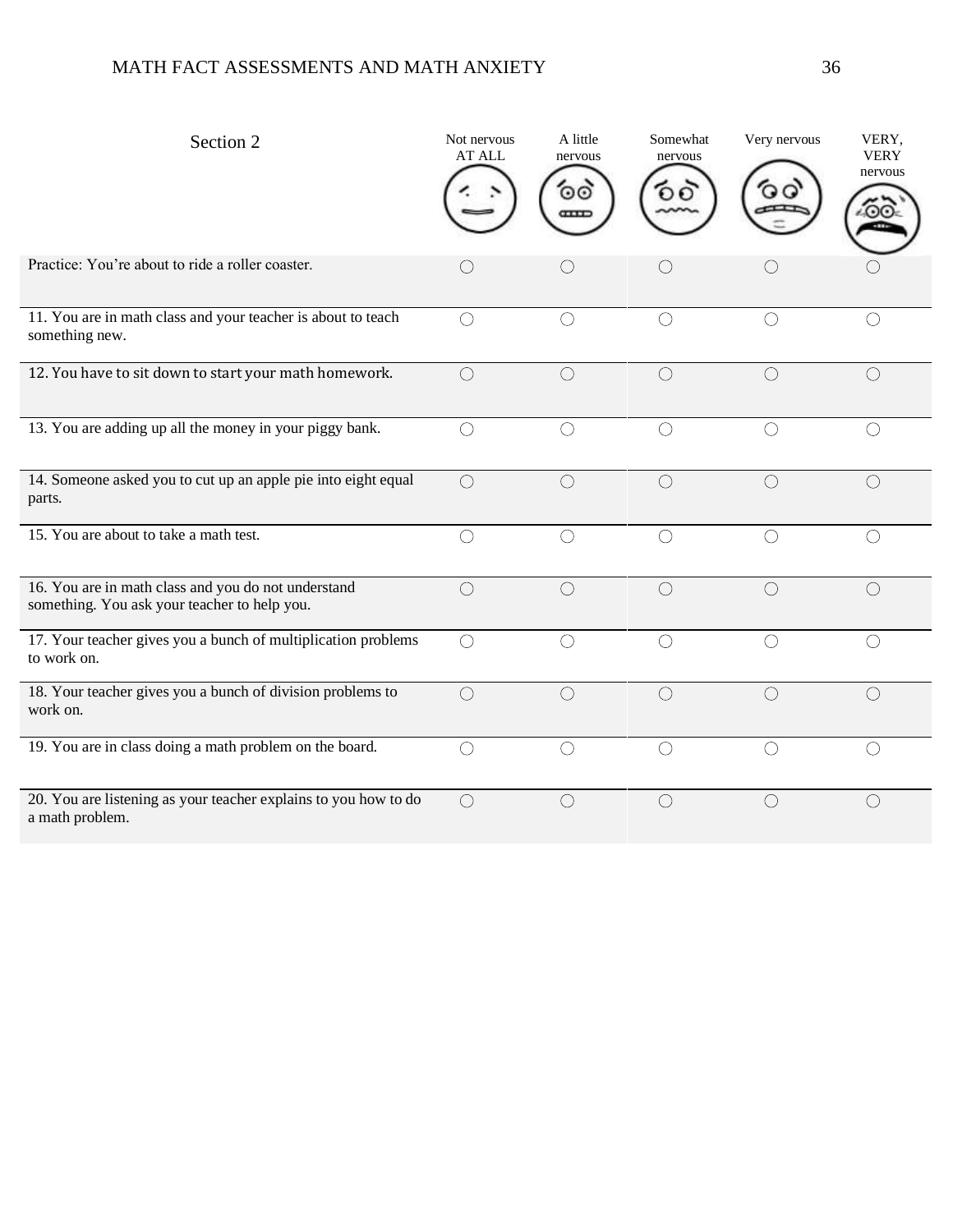## **Appendix B**

## **Multiplication Within 100**

## Name:

Date:

Set 1:

| $1 \times 8 =$  | $6 \times 0 =$  | $9x1 =$        | $3x1 =$         |
|-----------------|-----------------|----------------|-----------------|
| $2 \times 5 =$  | $3 \times 2 =$  | $8 \times 2 =$ | $2 \times 7 =$  |
| $4 \times 5 =$  | $10 \times 5 =$ | $0 \times 4 =$ | $7 \times 10 =$ |
| $10 \times 3 =$ | $0 \times 0 =$  | $5 \times 6 =$ | $10 \times 2 =$ |

## Set 2:

| $3 \times 5 =$ | $6x2=$         | $4 \times 4 =$ | $5 \times 3 =$  |
|----------------|----------------|----------------|-----------------|
| $6x5=$         | $4 \times 6 =$ | $4 \times 8 =$ | $6 \times 10 =$ |
| $9 \times 6 =$ | $7 \times 4 =$ | $3 \times 3 =$ | $6 \times 6 =$  |

Set 3:

| $8 \times 9 =$  | $7 \times 9 =$ | $3 \times 8 =$ | $7 \times 7 =$ |
|-----------------|----------------|----------------|----------------|
| $9 \times 5 =$  | $8 \times 6 =$ | $7 \times 6 =$ | $7 \times 8 =$ |
| $10 \times 9 =$ | $9 \times 9 =$ | $5 \times 8 =$ | $8 \times 8 =$ |

S/C - Self correction was made

DM - Direct model

C - Circle # student started w/ & write a C above it.

DF - Derived Facts (notate mathematically) -<br>place line above incorrect answer<br>... use a dot for every 3-4 seconds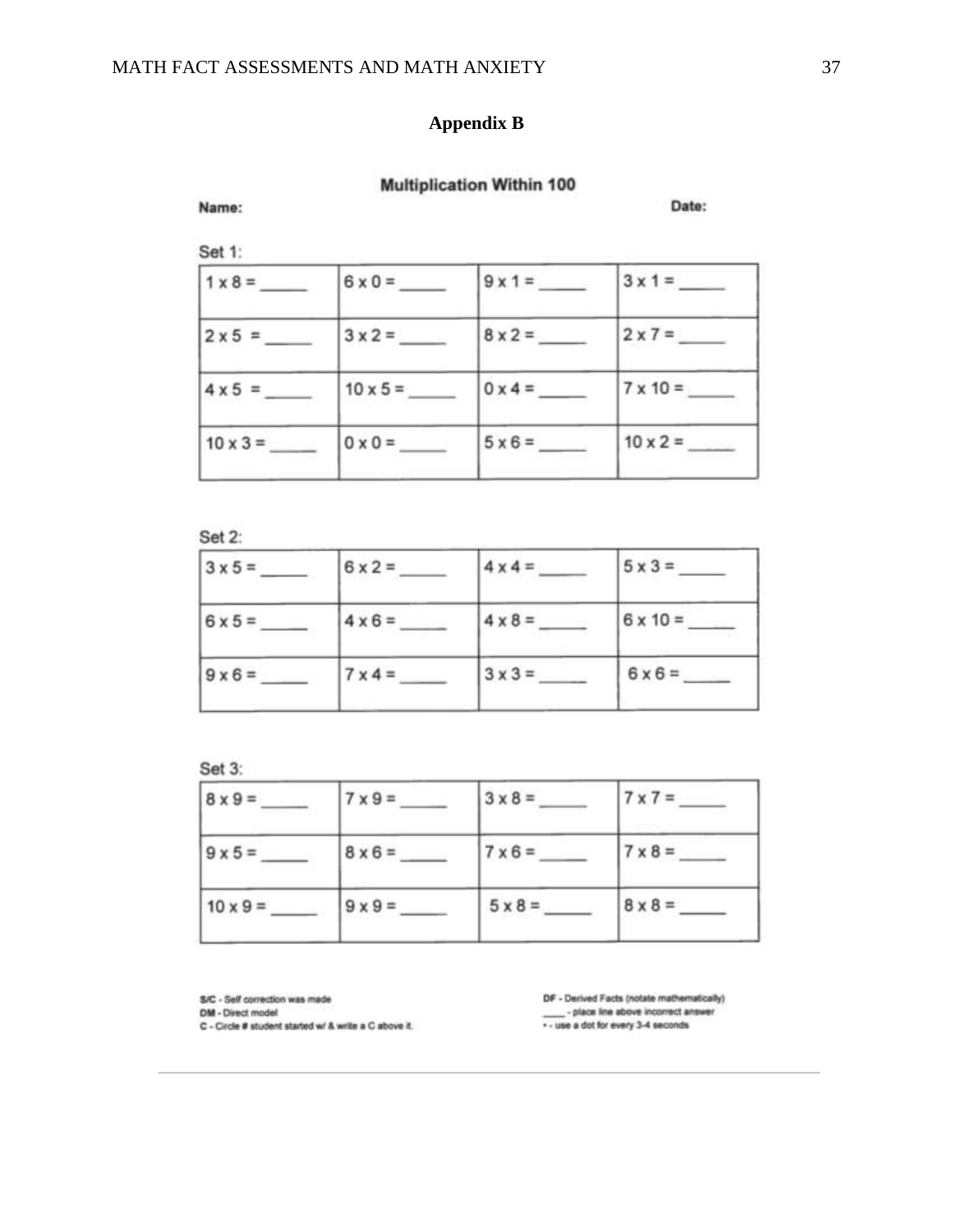## **Appendix C**

#### **Division Within 100**

Date: Name: Set 1:  $8 + 1 =$  $0 + 6 =$  $3 + 1 =$  $9 + 1 =$  $6 + 2 =$  $16 + 2 =$  $14 + 2 =$  $10 + 2 =$  $0 + 4 =$  $70 + 10 =$  $50 + 10 =$  $20 + 5 =$  $30 + 5 =$  $20 + 2 =$  $30 + 10 =$  $18 + 2 =$ 

Set 2:

| $15 \div 3 =$ | $12 \div 6 =$ | $16 + 4 =$ | $15 \div 3 =$ |
|---------------|---------------|------------|---------------|
| $30 + 6 =$    | $24 + 4 =$    | $32 + 4 =$ | $60 + 6 =$    |
| $54 + 6 =$    | $28 + 4 =$    | $9 + 3 =$  | $36 + 6 =$    |

Set 3:

| $72 + 8 =$ | $9 + 9 =$  | $24 + 8 =$ | $14 + 7 =$ |
|------------|------------|------------|------------|
| $45 + 9 =$ | $48 + 8 =$ | $42 + 6 =$ | $56 + 7 =$ |
| $90 + 9 =$ | $81 + 9 =$ | $40 + 8 =$ | $64 + 8 =$ |

S/C - Self correction was made DM - Direct model

C - Circle # student started w/ & write a C above it.

DF - Derived Facts (notate mathematically) - place line above incorrect answer -- use a dot for every 3-4 seconds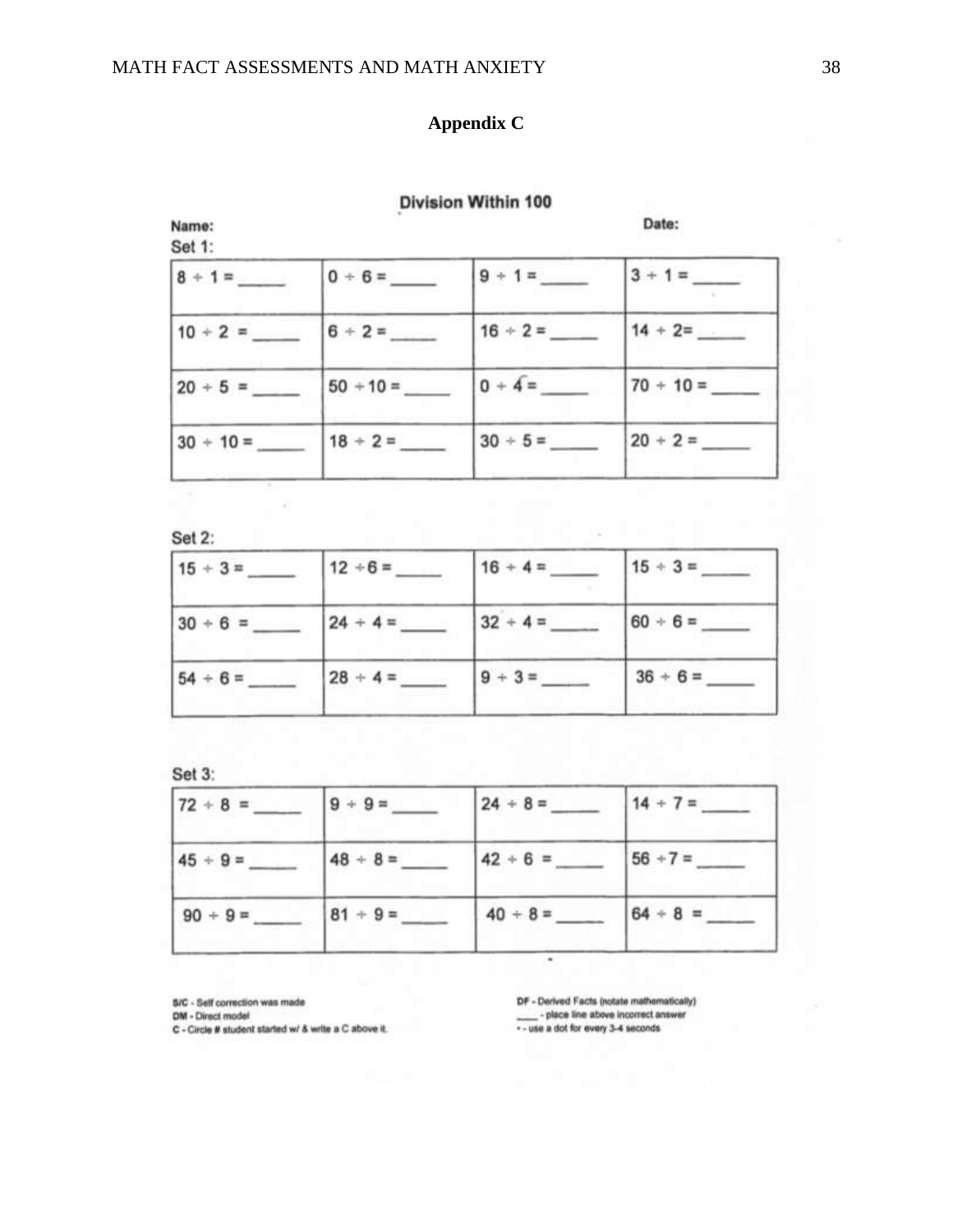# **Appendix D**

| Name:                                    |                                         |                                                                      |                                          | Score:                                   |                                          |
|------------------------------------------|-----------------------------------------|----------------------------------------------------------------------|------------------------------------------|------------------------------------------|------------------------------------------|
| Teacher:                                 |                                         |                                                                      |                                          | Date:                                    |                                          |
|                                          |                                         | 3 Minute Drill                                                       |                                          |                                          |                                          |
| $\times$ 10 $\,$ 8                       | $^{11}_{4}$                             | $\times$ 12<br>3                                                     | $x \begin{array}{c} 11 \\ 5 \end{array}$ | $x \quad 3$                              | $x$ 12                                   |
| $x \frac{2}{9}$                          | $x \begin{array}{c} 5 \\ 6 \end{array}$ | $\begin{array}{c} 11 \\ x 12 \end{array}$                            | $x \frac{11}{7}$                         | $x \frac{9}{2}$                          | $x \begin{array}{cc} 4 \\ 6 \end{array}$ |
| $x \frac{4}{3}$                          | $\times$ 10 $^{10}$                     | $x \frac{2}{7}$                                                      | $x \begin{array}{c} 10 \\ 8 \end{array}$ | $x 10$<br>$x 11$                         | $x \frac{12}{2}$                         |
| $x \frac{6}{2}$                          | $x \frac{2}{7}$                         | $x$ 11                                                               | $x = \frac{2}{9}$                        | $x + 10$                                 | $x \frac{7}{4}$                          |
| $x \quad 5$                              | $x \begin{array}{c} 6 \\ 2 \end{array}$ | $x$ 12                                                               | x 12                                     | $x \quad 5$                              | $x_1^2$                                  |
| $x$ 10                                   | $x \begin{array}{c} 9 \\ 2 \end{array}$ | $x \quad 8$                                                          | $x \frac{2}{3}$                          | $x \begin{array}{c} 10 \\ 4 \end{array}$ | $x \begin{array}{c} 6 \\ 8 \end{array}$  |
| $x \begin{array}{c} 12 \\ 4 \end{array}$ | $x \frac{4}{3}$                         | $x \begin{array}{c} 12 \\ 4 \end{array}$                             | $x \frac{4}{3}$                          | $x \overset{8}{8}$                       | 10<br>$x \quad 6$                        |
| $x \frac{9}{3}$                          | $x \begin{array}{c} 6 \\ 5 \end{array}$ | $x \begin{array}{c} 9 \\ 4 \end{array}$                              | $x$ 10                                   | $x \begin{array}{c} 11 \\ 8 \end{array}$ | $\frac{4}{3}$<br>x                       |
| $x \frac{8}{7}$                          |                                         | $x = \begin{array}{ccc} 10 & 2 & 3 & 9 \\ x & 9 & x & 5 \end{array}$ |                                          |                                          | $x = \frac{6}{2}$                        |
| $x \quad 6$                              | $x = 6$                                 | $x \frac{11}{7}$                                                     | $x \quad 9$                              | $x \frac{5}{3}$                          | $x \frac{12}{7}$                         |

**文章 Math-Aids.Com**<br>图像